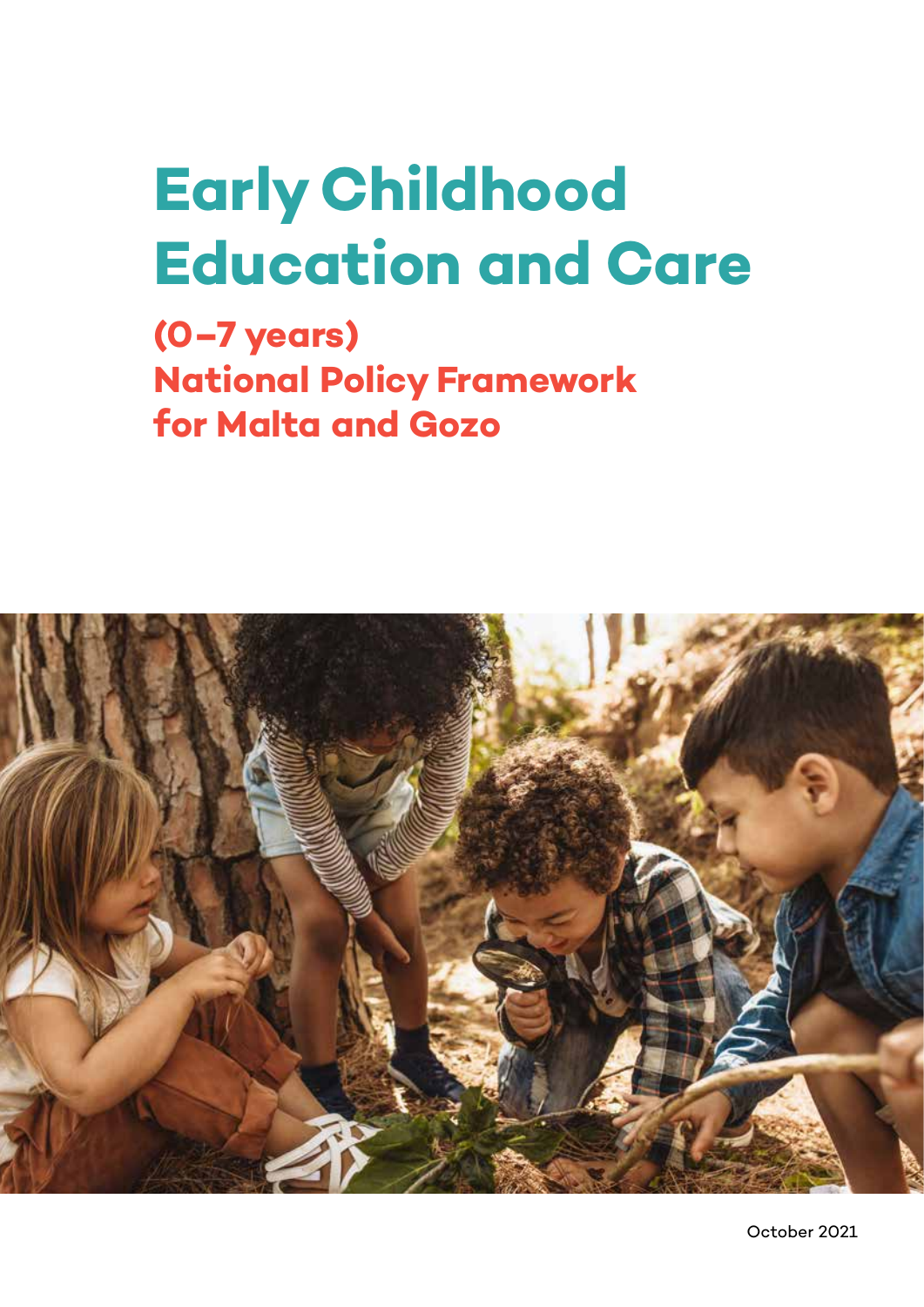

### **Message from the Minister for Education**

I am well aware that the development of society, economy and the environment, directly influences child development and consequently the wellbeing of tomorrow's adults. The early years are the starting point for successful lifelong learning and are integral in addressing sustainable development goals. Investing in young children, safeguarding and realising their rights in practical ways and ensuring optimal foundations for their well-being, learning and holistic development fuels the need for a National Policy Framework for Early Childhood Education and Care (ECEC).

It is within this context that I endorsed the development and publication of this early years' policy framework, which is a first step towards a comprehensive high-quality ECEC provision in a Maltese context.

The rationale behind this policy is to address the fundamental need for a multi-sectoral response, embedded within an integrated ECEC system. A democratic, systematic and universal design approach, establishing a shared understanding of quality ECEC and creating more vital collaboration with families and among all stakeholders, will provide a clear direction that achieves the desired impact through strategic action.

Additionally, this policy framework, based on the European Commission's Recommendation on High-Quality Early Childhood Education and Care Systems, is an opportunity to maximise young children's development which will profoundly impact on children's future learning, health and earning potential which can perpetuate intergenerational benefits. This will also contribute in addressing the G20 Action Plan on the 2030 Agenda for Sustainable Development (2016).

This is an ambitious and challenging policy framework. However, I am confident that all stakeholders will work closely together to adopt and implement this strategy, which once adopted, we will have improved learning tools for our children's development and consequently the well-being of tomorrow's adults.

Tunique Carvana

**Dr Justyne Caruana**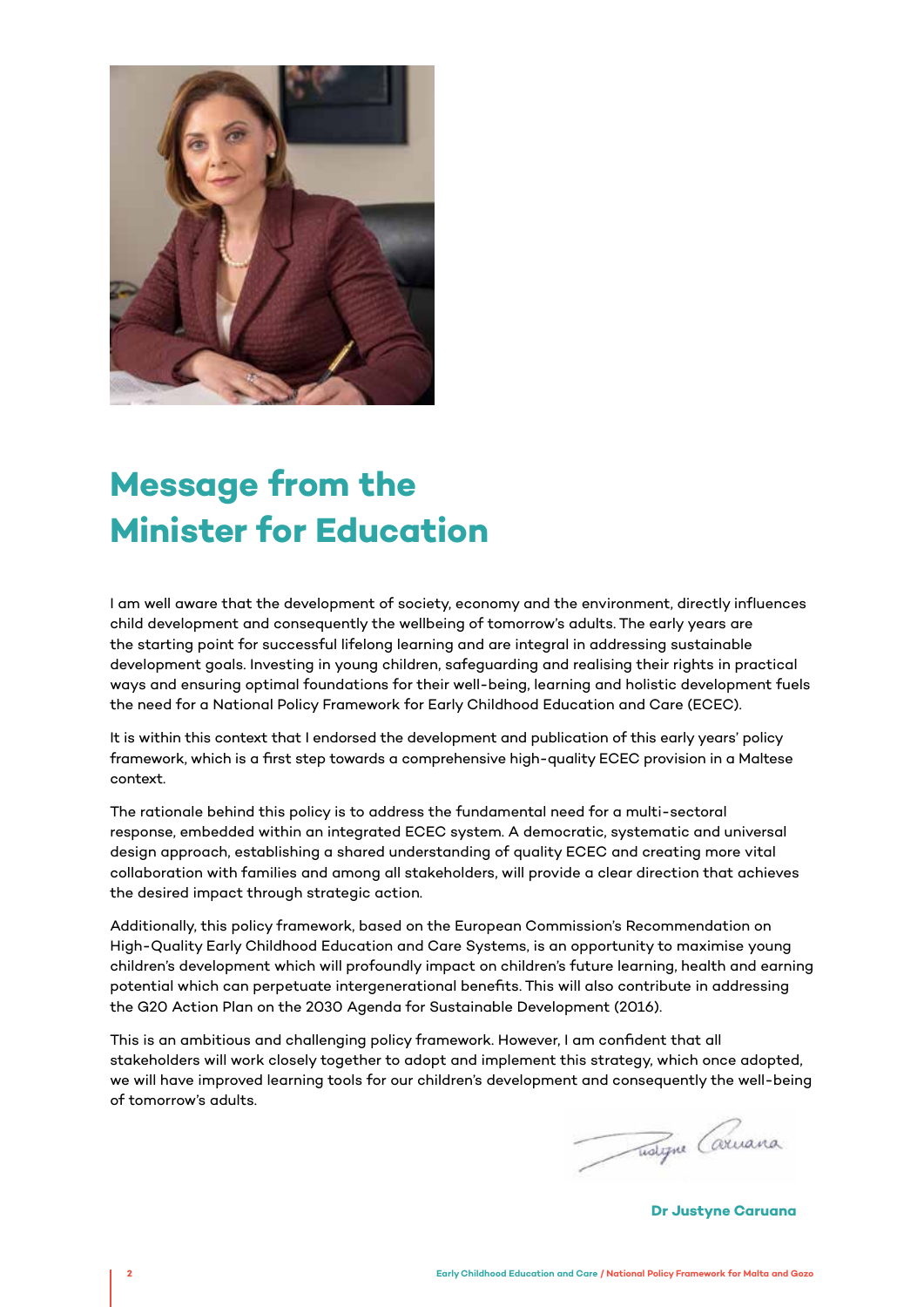### **Members of the working committee**

| Dr Jacqueline Vanhear                                                                   | Chairperson                                                                                                   |
|-----------------------------------------------------------------------------------------|---------------------------------------------------------------------------------------------------------------|
|                                                                                         | Director, Directorate for Quality and Standards in Education (DQSE)                                           |
| <b>Ms Solange Bonello</b>                                                               | Manager Research, Commission for the Rights of Persons with                                                   |
|                                                                                         | Disability (CRPD)                                                                                             |
| <b>Ms Anne Marie Cassar</b>                                                             | Director, Institute of Community Services,                                                                    |
|                                                                                         | Malta College of Arts, Science and Technology (MCAST)                                                         |
| Dr Rosienne C. Farrugia                                                                 | Resident Academic Lecturer, Department of Early Childhood and                                                 |
|                                                                                         | Primary Education, Faculty of Education, University of Malta                                                  |
| Ms Josanne Ghirxi                                                                       | Director, National School Support Services,                                                                   |
|                                                                                         | Directorate for Educational Services (DES)                                                                    |
| <b>Ms Tanya Mangion</b>                                                                 | Education Officer, Early Years, Department of Learning and                                                    |
|                                                                                         | Assessment Programmes (DLAP)                                                                                  |
| Mr Dermot Galea                                                                         | Chief Executive Officer, Foundation for Educational Services (FES)                                            |
| <b>Mr David Chircop</b>                                                                 | Head of Programmes, Foundation for Educational Services (FES)                                                 |
| Ms Dorianne Cachia,<br>Mr Anthony Grech,<br>Dr Carlos Grima,<br>Ms Bernardette Mercieca | Education Officer, Quality Assurance Department,<br>Directorate for Quality and Standards in Education (DQSE) |

### **Public Consultation Process**

The draft Early Childhood Education and Care (0-7 years) National Policy Framework for Malta and Gozo was published in the public domain on 21st May 2021. The Ministry for Education through the Directorate for Quality and Standards in Education carried out a public consultation through the online consultation website www.konsultazzjoni.gov.mt for a period of six weeks. The public could participate either through an online survey, or by sending their considerations and comments by post or via email.

The feedback collected was analysed and discussed among the members of the ECEC working committee and resulted in this finalised version.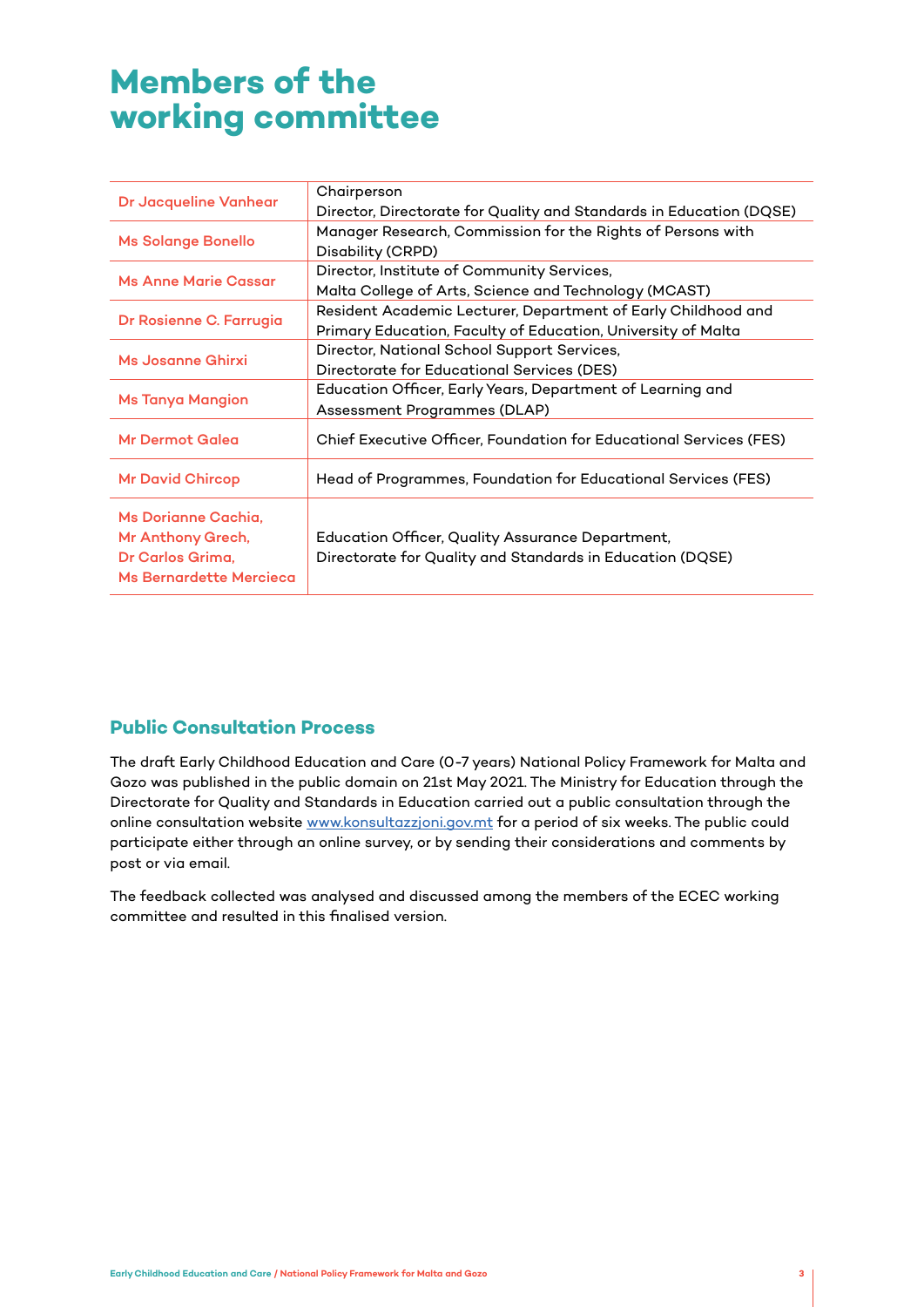### **Introduction**

### Rationale and vision underpinning this policy framework

One of the most critical time periods in children's learning and development is from birth to seven years.1 This short period in one's life lays the foundation and impacts the overall trajectory of children's lives in a variety of ways. While acknowledging that no two children learn in the same way or develop on the exact same time line, the experiences throughout the first seven years of life mould the architecture of the developing brain and the core capabilities a child needs to achieve better outcomes and to function well in society later on in life.<sup>2</sup>

Research shows that investing in the early years is one of the most cost-effective interventions a country can make to yield the highest economic return in human capital when compared with investments made at later stages in life.<sup>3</sup> Early childhood years' experiences, particularly throughout the first seven years of a child's life, have an intense impact due to the unparalleled speed at which the brain develops, affecting learning, health, behaviour and consequently, social capital and income.<sup>4</sup> With this in mind, the main principle underpinning this document views the young child as a rights-holder, competent, able and born with unlimited potential. Moreover, this policy framework document also takes into consideration that even in particular extraordinary circumstances such as those presented during the global pandemic, the education and care in early childhood may be maintained and supported through collaborative efforts that can mitigate short- and long-term impacts on young children.



*Figure 1: Nurturing Care Framework (NCF), 2018*

Malta is an island that invests generously in human capital, acknowledging that this is the island's primary resource. It is this vision of investing in young children, safeguarding and realising their rights<sup>5</sup> in practical ways and ensuring optimal foundations for their well-being, learning and development that fuels the need for a National Policy Framework for Early Childhood Education and Care (ECEC) in Malta. It is evident that the potential advantages of high quality ECEC are significant, far-reaching and long-lasting (Vandenbroeck et al. 2018). The development and publication of this early years' policy framework is a first step towards a comprehensive high-quality ECEC provision in the Maltese context. The aim is to address the fundamental need for a multi-sectoral response embedded within an integrated ECEC system. A democratic, systematic and universal design approach, establishing a shared understanding of quality ECEC and creating more vital collaboration with families and among all stakeholders, will provide a clear direction that achieves the desired impact through strategic action. Additionally, this policy framework is being regarded as an opportunity to maximise young children's development which will profoundly impact on their future learning, health and earning potential which can perpetuate intergenerational benefits. It will also contribute in addressing the G20 Action Plan on the 2030 Agenda for Sustainable Development (2016). World leaders, including Malta, endorsed this action plan which aims to ensure that "no one is left behind in the efforts to eradicate proverty, achieve sustainable development and build an inclusive and sustainable future for all".<sup>6</sup>

<sup>1</sup> Ministry for Education and Employment (2012) National Curriculum Framework (2012, p.45).

<sup>2</sup> Center on the Developing Child Harvard University available at https://developingchild.harvard.edu/.

<sup>3</sup> More detailed information about related research at https://heckmanequation.org/resource/the-heckman-curve/.

<sup>4</sup> The World Bank. 2016. Snapshot: Investing in the early years for growth and productivity – http://documents.worldbank.org/curated/ en/276471475756836740/Snapshot-investing-in-the-early-years-for%20-growth-and-productivity.

<sup>5</sup> This policy framework is guided by the European Convention on Human Rights (Council of Europe, 1950) and the United Nations Convention on the Rights of the Child (UNCRC) (UN, 1989).

<sup>6</sup> G20 Action Plan on the 2030 Agenda For Sustainable Development (2016) - https://www.b20germany.org/fileadmin/user\_upload/G20\_ Action\_Plan\_on\_the\_2030\_Agenda\_for\_Sustainable\_Development.pdf.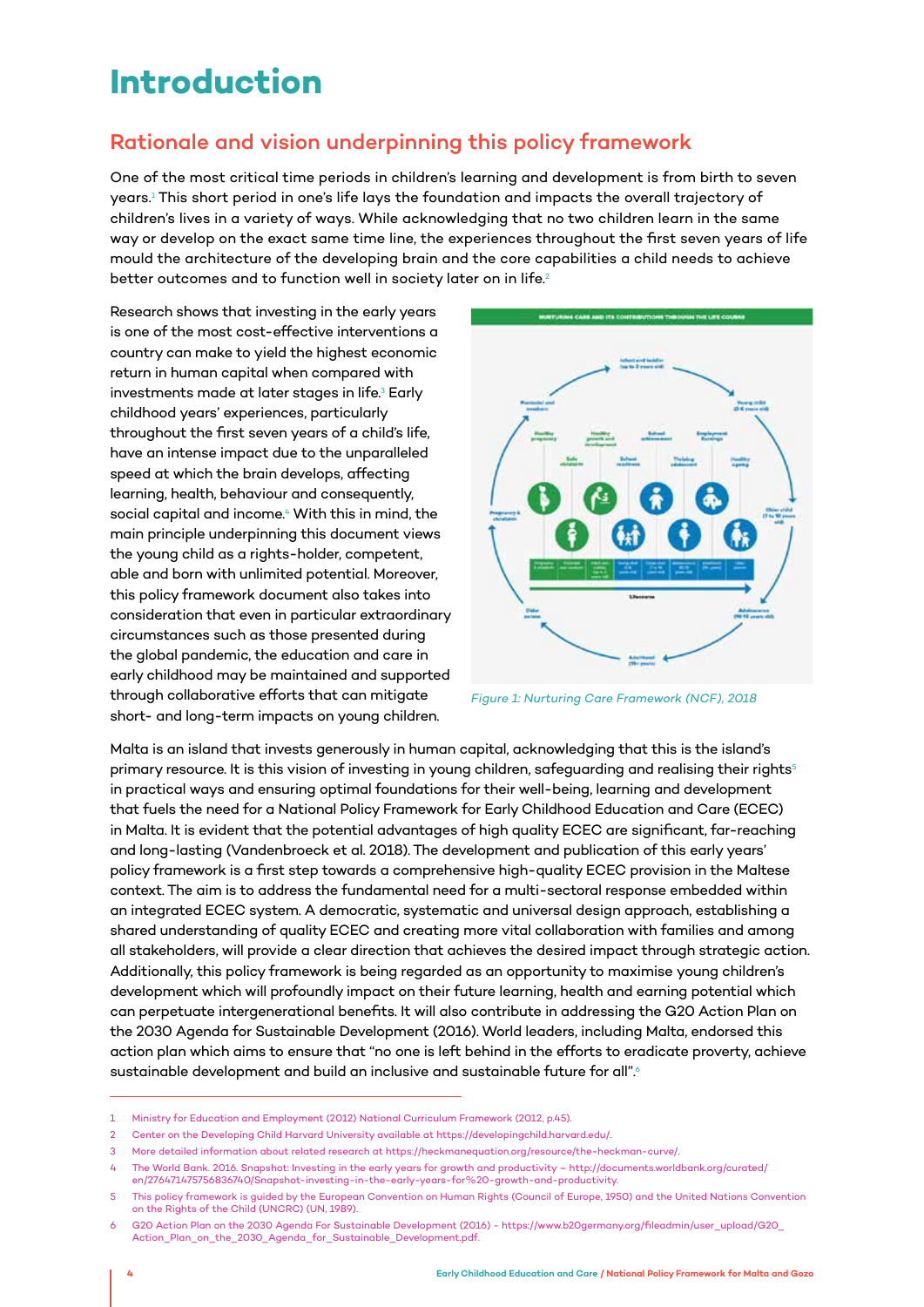Sustainable development recognises the interdependent dimensions of social development, environmental protection and economic development acting together, and "any practices and policies developed without taking each into account are likely to weaken and may even fail" (Siraj-Blatchford et al. 2010 p.5). The development of society, economy and the environment directly influences child development and consequently the wellbeing of tomorrow's adults. The early years are the starting point for successful lifelong learning and viewing the children as competent, rights-holders and agents of change is integral in addressing sustainable development goals.

This ambitious policy framework is admittedly challenging and the committee working on the policy framework unanimously agreed that as a starting point one needs to capture children's authentic voices in relation to what this document will attempt to address and achieve. It is this approach that spearheaded this document, firmly planted in the belief that by focusing on the child's voice, the ECEC sector in Malta will further develop. To this effect, young children's voices from early years settings were gathered from across the three different sectors i.e. state, church and independent in an effort to understand the views and experiences of children living on the Maltese islands. Subsequently, this data was used to inform the drafting of this policy framework.

Following on the European Commission's Council Recommendation on High-Quality Early Childhood Education and Care Systems, which was adopted by the EU Member States' Education Ministers in 2019, the policy framework addresses five goals, namely: Accessibility, Workforce, Curriculum, Monitoring and Evaluation and Governance and Funding. Each goal has been purposefully designed<sup>7</sup> bearing in mind three overarching principles, which are considered equally important and for successful implementation, namely: taking on a multi-sectoral approach to ECEC service provision, embracing a universal design approach where every child belongs and engaging with parents as partners in their child's educational journey.

### A multi-sectoral approach to ECEC

The working committee drafting this policy framework document were mindful that research evidence suggests that ECEC systems are more effective when approached through multi-sectoral collaboration. The European Commission and the Council of the European Union stress that a multi-sectoral approach allows "governments to organise and manage policies more simply and efficiently, and to combine resources for children and their families" (Communication from the Commission, 2011, p.7). Bringing various systems together and keeping the overall well-being of each individual child at the focus, would create shared understandings of the interconnected quality of the developmental





process. Therefore, a multi-sectoral approach is permeated in each goal with a vision of facilitating the provision of high-quality ECEC and supports a more coherent and comprehensive collaboration across the many interconnected facets of the education and care of children.

The United Nations International Children's Emergency Fund (UNICEF) and the World Health Organisation (WHO) emphasise that what happens in the early years affects a child for life and therefore interventions must be multi-sectoral to be most effective:

*"The healthy development of a child's brain depends on multiple positive experiences. Nutrition feeds the brain; stimulation sparks the mind; love and protection buffer the negative impact of stress and adversity. And distinct interventions are mutually supportive, achieving the strongest results when delivered together." (Lake & Chan, 2014, p.1)*

<sup>7</sup> The design of the goals was guided by European Agency for Special Needs and Inclusive Education, 2017.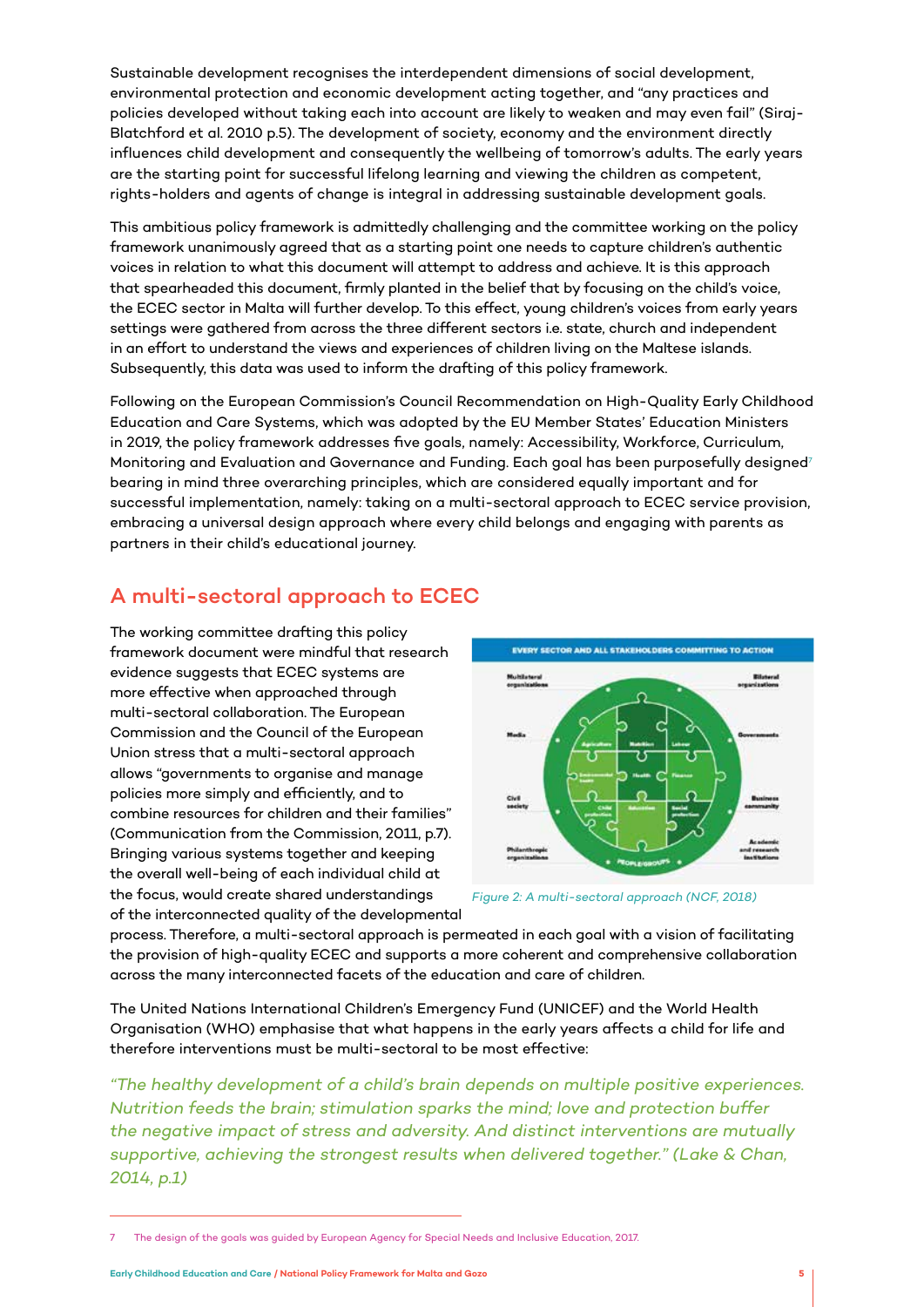Consequently, achieving the goals in this policy framework will very much depend on a multisectoral approach and it is being recommended that the Ministry for Education should take the leading role in this approach.

### Where every child belongs

This policy framework was drafted keeping at the forefront the notion that inclusion is a journey that brings about positive but challenging decisions towards equity and acceptance. Over these last three decades, Malta has made huge strides towards inclusive education. In recent years, several measures were adopted to address poignant matters such as absenteeism, accessibility, and responding to diversity. Such measures provide an insight into current policies and practices.

A systematic approach to inclusion and equity are instrumental for providing the solid foundations for quality education. Equity ensures equal opportunities for success, with fairness without sameness to all learners. With regards to responding to diversity, the removal of barriers and, when required, the provision of relevant accommodations to ensure equitable access should be considered as the most widely implemented strategy to cultivate inclusive school cultures and environments, where learners feel safe, secure and have all the opportunities to succeed.

Progress in relation to inclusion and equity require effective strategies for implementation. Malta has launched a National Inclusion Policy and Framework in 2019<sup>8</sup>, presenting key areas towards an inclusive education system that is accessible and designed to meet the strengths and needs of each individual child. These documents are based on the conviction that all learners are entitled to experience success through equitable access to become expert learners through a resilient learning environment which responds to the different ways in which learners prefer to learn. This Inclusive Learning-Friendly Environment using Universal Design for Learning (Meyer et al., 2014) enhances accessibility and removes curricular, social, and physical barriers towards inclusion.

### Parental engagement - Parents as partners

Parents are primarily and foremost responsible for their child's health, nutrition, security, safety, well-being, and opportunities for early learning. They play a fundamental role in their child's early development through their style of parenting, the home environment they create and the attitudes and values they pass on to their child. ECEC provision plays a vital part in supporting parents in their role as their child's caregivers and first educators. It provides a unique opportunity for establishing strong partnerships with parents based on mutual respect and empowering a consistent two-way communication between ECEC educators and parents. Meaningful, regular opportunities for active involvement in the child's learning and development are essential elements of the parent-practitioner relationship.

*"Parents and other community members ... have assets and expertise that are essential to the partnership… They have knowledge of their children that is not available to anyone else. They have vested and committed interest in their children's success, and they also have valuable knowledge and skills to contribute…" (Fullan, 2016, p.159).*

Furthermore, extensive literature provides evidence that parents who are actively engaged and involved will have children who perform better academically and improve social competences (McDowell et al., 2018). Within this context, this ECEC policy framework has been drafted with the belief that all parents, irrespective of their ability, social, socio-economic, cultural, and religious status, should be trusted and valued as partners in all aspects of the education and care of their child. All ECEC policies, services and practices should be planned, developed, and implemented keeping in mind that parents are the most important stakeholders, and that working in partnership with them will provide a holistic educational experience that is essential for the well-being, learning

<sup>8</sup> Ministry for Education and Employment. (2019). *A policy on inclusive education in schools: route to quality inclusion*. Floriana. Ministry for Education and Employment. (2019). *A National Inclusive Education Framework. Floriana.*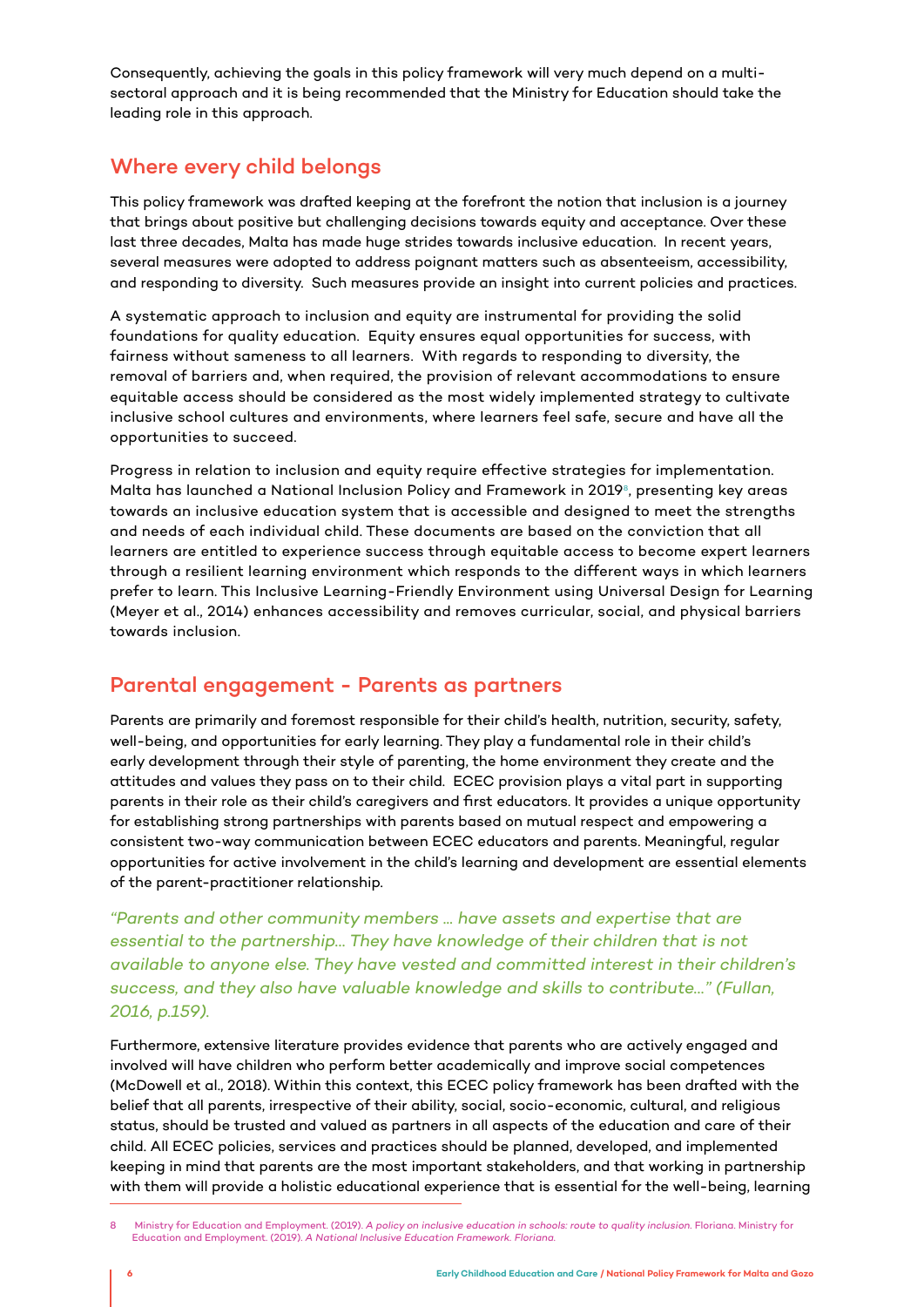and development of all children. This resonates with the National Curriculum Framework (2012, p.43)<sup>9</sup> that indicates parental interaction as a key factor for learners' successful educational development.

### What happens next?

The working committee considers this policy framework as a precursor document leading to a nationally shared vision for ECEC in Malta. This document has identified five primary goals in achieving the national vision and the next step is to translate these goals into action.

Implementing the policy effectively is critically important. In this regard, it is being recommended that a team is intentionally set up for this purpose. The team would be tasked to design a strategic action plan that would serve as a road map to fully achieve each goal, in



*Figure 3: Proposed implementation of policy through a strategic action plan*

collaboration with other government ministries and relevant stakeholders.

The strategic action plan should address each goal by identifying challenges, communicating with the wider system through a multi-sectoral approach, maintaining strong links with educators and stakeholders, evaluating regularly the progress achieved, planning implementation over a specific period of years, and setting milestones involving different government ministries.

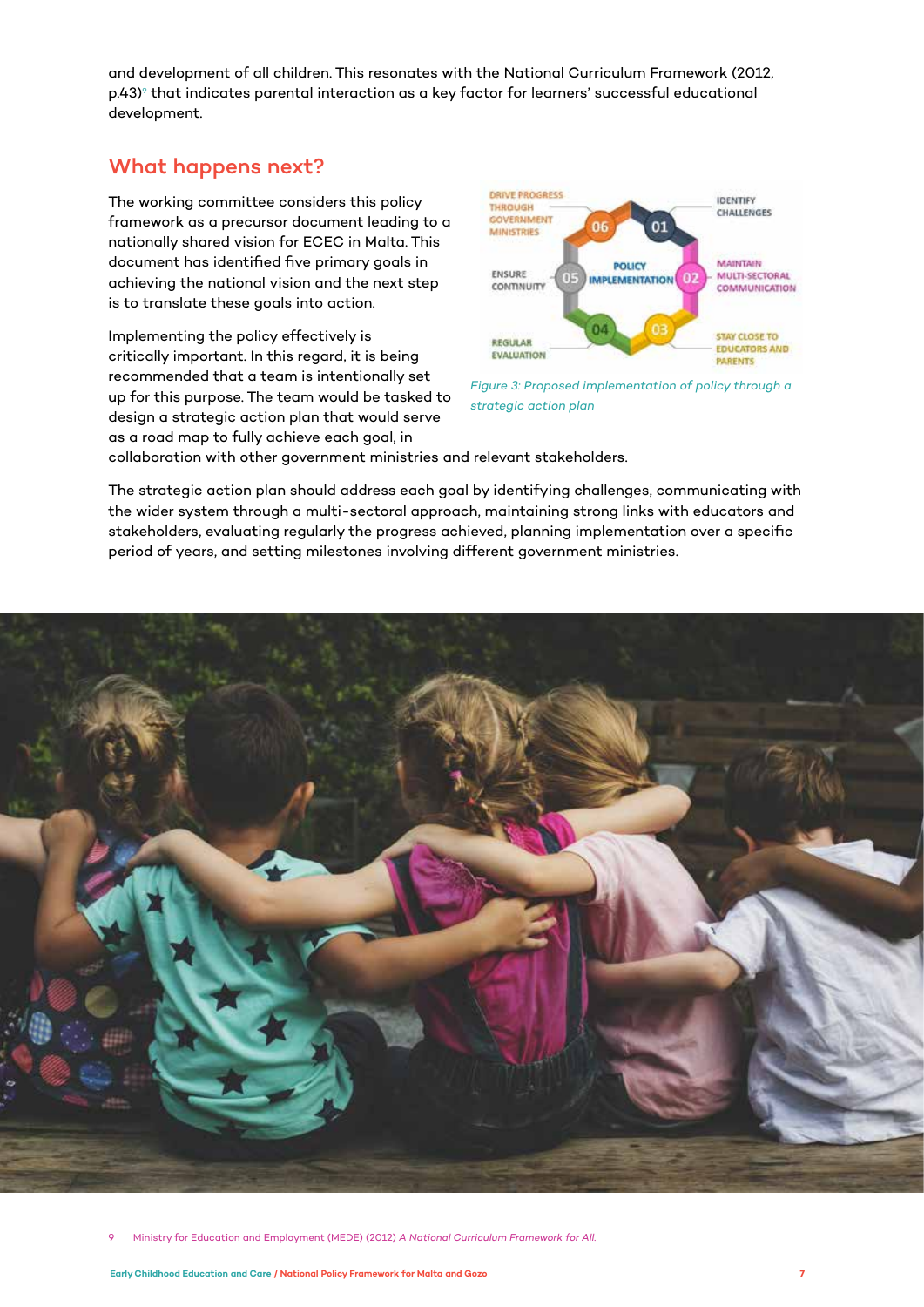### **Glossary of Terms**

**Children:** in the context of this policy, children refer to every human being from birth to seven years of age.

**Children at risk of exclusion:** children can be at risk of exclusion because of their individual circumstances or because they, or their families belong to a group which is disadvantaged in society. These children may include those with disabilities, with mental health problems, in alternative care, at risk of neglect/abuse, undocumented child migrants/asylum seekers, those whose families live in poverty or are socially disadvantaged, those whose families have a migrant and/or second language background, those whose families have limited access to services, Roma and traveller children.<sup>10</sup>

Competent system: an ECEC system which possesses the core competencies at:<sup>11</sup>

- **individual level:** ongoing professional growth that comprises the capability and ability of reflective individual practitioners to build on a body of professional knowledge, practice, and develop and show professional values.
- **institutional level:** discussing and implementing the vision for quality practice, planning for changes in practice with those involved in the setting (including staff and families), documenting changes and reflecting on them, engaging in shared monitoring and evaluation, and working with others as a learning community.
- **inter-institutional level:** cooperating, collaborating, and coordinating between similar settings, between settings where children and families transition (such as kindergarten and primary schools), between sectors (such as education, health, social services), between educators and researchers, between in-service and pre-service training providers, etc.
- **governance and policy level:** having coherent public policies that support a competent workforce, inter-institutional collaboration, and adequate resourcing (human, structural, financial), empowering monitoring and evaluation processes, supporting applied research and promoting child- and family-centred approaches as the foundation for ECEC services.

**Early Childhood Education and Care (ECEC):** in Malta, this includes provision for children from birth through to the first two years of primary education, that falls within a national regulatory framework.12

**ECEC educators:** individuals engaged in the practice of a profession within an ECEC setting.

**ECEC leaders:**13 individuals with chief responsibility for the administrative, managerial and educational leadership at any ECEC setting. As part of their leadership role, educational leaders are responsible for the daily management of the ECEC setting, children's learning and well-being, monitoring and supporting staff members and collaboration with parents and professionals.

**ECEC settings:** a place where ECEC service provision is delivered for children from birth to seven years of age. Most ECEC settings in Malta typically fall into one of the following categories:

- publicly or privately owned and operated centre-based, or work-based childcare centres for under three-year-olds,
- State, Church or Independent owned and operated kindergarten settings for three to fiveyear-olds, either standalone or forming part of a larger educational establishment,

<sup>10</sup> European Commission, 2014. Proposal for key principles of a Quality Framework for Early Childhood Education and Care. Report of the Working Group on Early Childhood Education and Care under the auspices of the European Commission. ec.europa.eu/education/policy/ strategic-framework/archive/documents/ecec-qualityframework\_en.pdf.

<sup>11</sup> Ionescu, M., Tankersley, D., Trikic Z., Vonta T., A Systemic Approach to Quality in Early Childhood Services for children from 3 to 10 years of age. Documentation Study on ISSA's work on Quality Improvement. Leiden: ISSA, 2018.

<sup>12</sup> Adapted from (*European Commission/EACEA/Eurydice/Eurostat, 2014, p. 155*).

<sup>13</sup> Adapted from European Commission/EACEA/Eurydice, 2019. Key Data on Early Childhood Education and Care in Europe – 2019 Edition. Eurydice Report. Luxembourg:Publications Office of the European Union.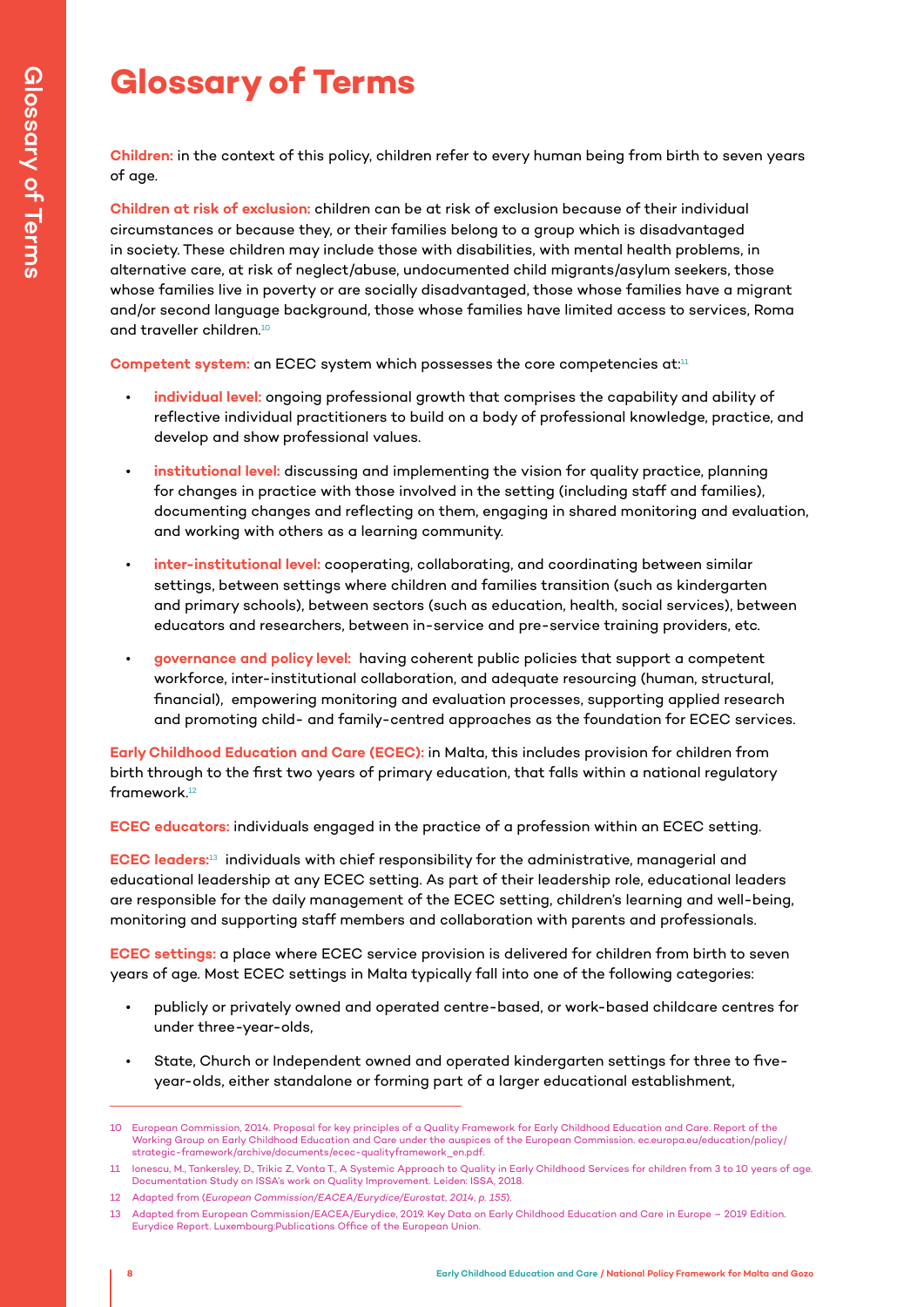• the first two years of compulsory primary education in State, Church or Independent schools for five to seven-year olds.

**ECEC quality:** a multidimensional concept which includes:<sup>14</sup>

- **structural quality:** considers how the ECEC setting is designed and organised. This includes staff qualifications and skills, children group size, the ratio of educators to children, health and safety requirements, and the policies, procedures and practices which bear a direct impact on the organisation of the setting.
- **process quality:** considers aspects that have a direct influence on children's experiences, wellbeing, and development. These include the relationships between educators and children, the integrated approach to care and learning, day-to-day pedagogical practices, and working in partnership with parents.
- **outcomes quality:** considers cognitive, linguistic, social, emotional, spiritual and physical/ health developmental outcomes.

**Evaluation indicators:** criteria that inform the judgements of external reviewers when evaluating the quality of ECEC service provision. They are also intended to assist the settings' internal evaluation.

**Family:** a person or a group of persons who are linked to the child, either by blood, kinship and/or responsibility of care and upbringing.15

**Inclusion:** an ongoing process aimed at offering quality education for all while respecting diversity and the different needs and abilities, characteristics and learning expectations of the students and communities, eliminating all forms of discrimination.16

**Integrated ECEC curriculum framework:** an ECEC curriculum, for children from birth up to seven years of age, with a broad pedagogical framework that sets out the principles for sustaining children's holistic development through educational and care practices that are responsive to children's interests, needs, and abilities.

**Learning outcomes:** the five broad learning outcomes of the Early Years cycle are the overall guide for ECEC educators' pedagogy. These include

- Children who develop a strong sense of identity
- Children who have a positive self-image
- Children are socially adept
- Children who are effective communicators
- Children who nurture positive attitudes towards learning and become engaged and confident learners.

**Multi-sector coordination:** the collaboration between organisations and/or ministries in different areas of policy (e.g. education, health, social, finance) and different sectors (e.g. private, public, third) as well as parents, parent associations, communities and people working together to achieve policy outcomes.

**National standards:** in Malta, these include the National Standards for Child Day Care Facilities (2006) for those offering an ECEC service provision for children under three years of age and the National Quality Standards for those offering an ECEC service provision for children from three to seven years of age, including any future updates to these standards.

**Parent:** in the context of this policy, parent refers to the person/s or entity which is/are recognised by the State as being responsible for the care and upbringing of the child.<sup>17</sup>

16 UNESCO-IBE, 2008, p.18.

<sup>14</sup> Taguma, M, Litens, I & Makowiecki, K. (2013). Quality Matters in Early Childhood Education and Care. Sweden: OECD.

<sup>15</sup> Ministry for the Family, Children's Rights and Social Solidarity (2017) National Children's Policy.

<sup>17</sup> Ministry for the Family, Children's Rights and Social Solidarity (2017) National Children's Policy.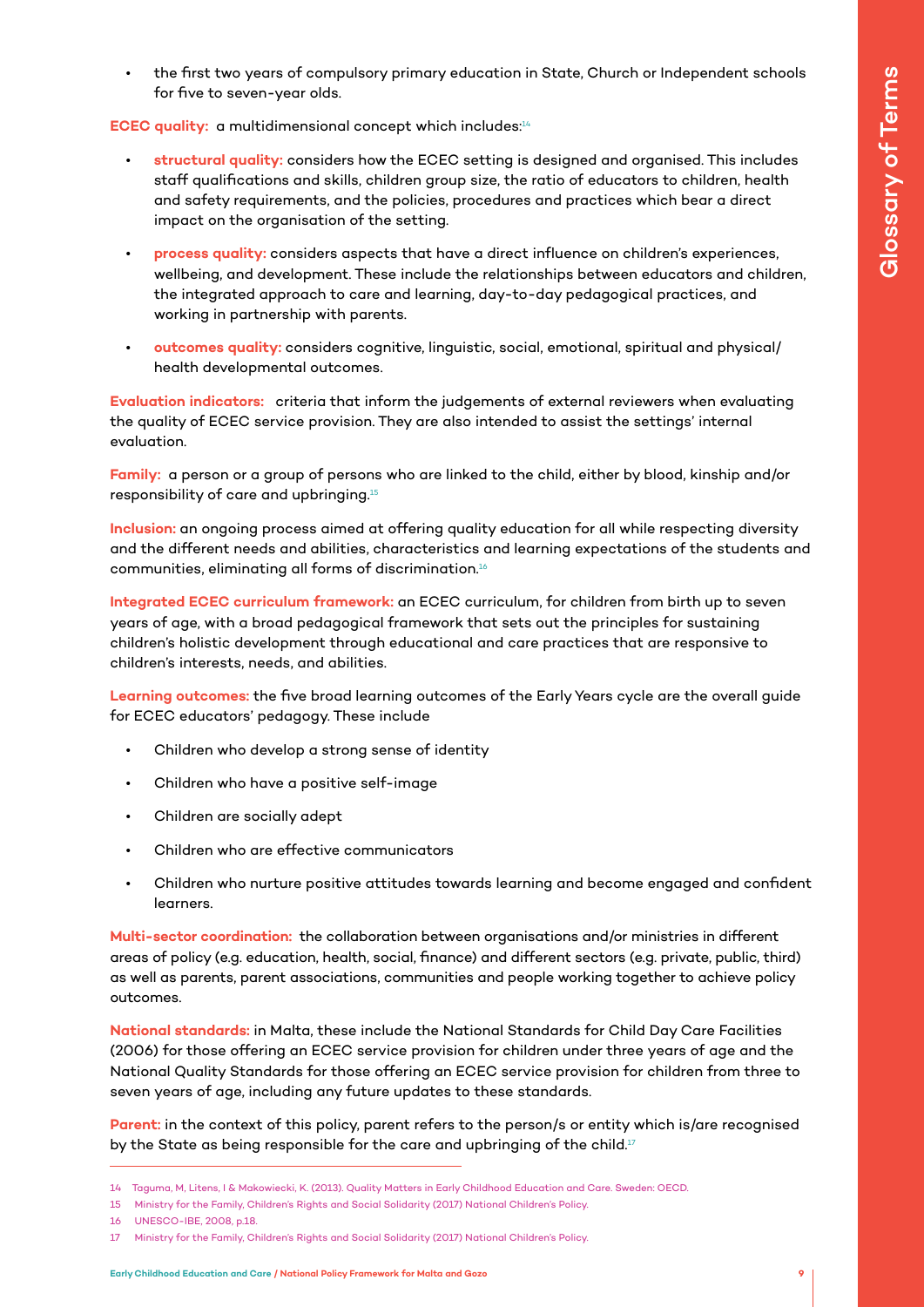**Proficient:** the ability to communicate with a level of accuracy and in adequate standard both verbally and written in a particular language.

**Quantitative and qualitative data:** data generated from the monitoring and evaluation of structural and process quality of ECEC service provision in order to establish facts, trends, and evidence on the current situation of ECEC.

**Stakeholders:** all those who are invested in the care and education of children in ECEC settings, primarily the children themselves, parents, families, educators and educational leaders, service providers and community members.

**Systemic qualification framework:** a set of standardised principles and procedures that serve as an instrument for the development, classification and recognition of skills, knowledge and competencies along a continuum of agreed levels and as defined in the Malta Qualifications Framework. The aim is to ensure the effective comparability of qualifications.

**Universal Design:** a design approach most frequently used in architecture that refers to proactively designing environments and spaces to create the least restrictive access for individuals across the widest range of situations without the need for modification.<sup>18</sup>

**Universal Design for Learning (UDL):** a framework to improve and optimise teaching and learning for everyone based on scientific insights into how humans learn. It equips the educator with an understanding of how learning occurs to ensure that all learners can access and experience meaningful, challenging learning opportunities by providing multiple means of engagement, recognition as well as action and expression.19

**Vulnerable and marginalised families:** families who are at risk of exclusion due to lack of access to rights and resources as well as denied opportunities in mainstream economic, political, cultural, and social activities.

**Whole-of-government approach:** an integrated government response to ECEC issues. It involves different ministries/public service agencies working across portfolio boundaries to achieve a shared goal. It aims to achieve policy coherence in order to improve the effectiveness and efficiency of ECEC policies, standards, and services.20

**Whole-of-society approach:** all relevant stakeholders working to support national efforts in relation to ECEC policies, standards, and services. This strengthens coordination among stakeholders, in order to make their efforts more effective. These stakeholders include individuals, families, communities, intergovernmental organisations, religious institutions, civil society, academia, the media, voluntary associations, and  $-$  when appropriate  $-$  the private sector and industry.<sup>21</sup>

21 ibid.

<sup>18</sup> Centre for Excellence in Universal Design available at http://universaldesign.ie/.

<sup>19</sup> Universal Design for Learning (UDL) available at www.cast.org

<sup>20</sup> World Health Organisation (2018). *Nurturing Care for Early Childhood Development: A Framework for Helping Children Survive and Thrive to Transform Health and Human Potential*. World Health Organisation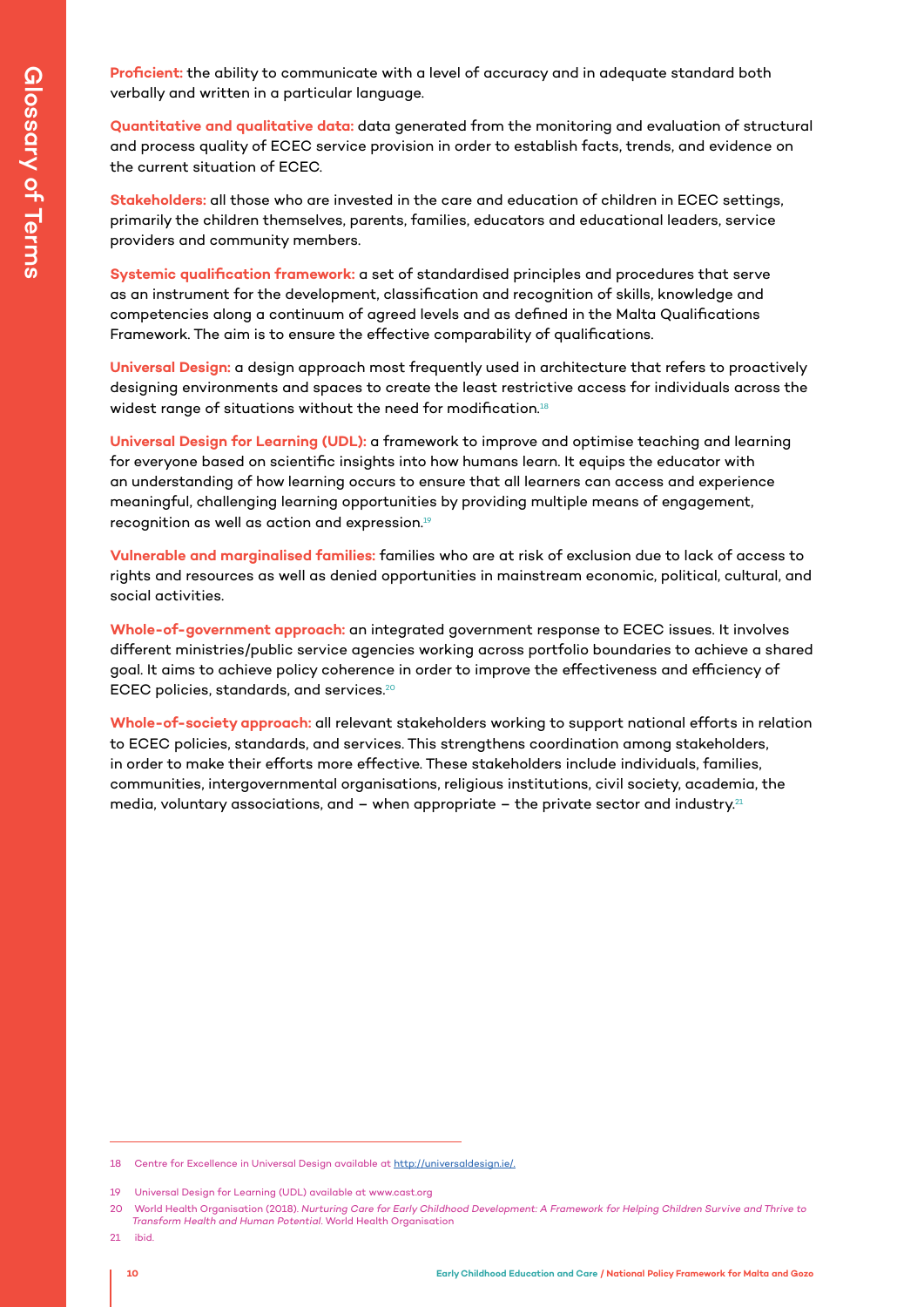## **Goal 1: Accessibility**

Accessibility in ECEC refers to service provision which is affordable and available for all children and their families. It requires universally designed settings which accept and adapt to, and are accepting of, the various needs of all children and other stakeholders.

### 1.1 Equitable access to entry

1.1.1 Equitable access to high-quality ECEC service provision for all children, particularly those who are considered at risk of exclusion.

### 1.2 Equitable access to the physical environment

- 1.2.1 A physical environment both indoors and outdoors, that enables all children to have access to and engage fully in the learning and care opportunities offered.
- 1.2.2 Resources that are accessible for all children and respect the individual needs of each child.
- 1.2.3 Equitable access for all to learn about, through and within a digital environment.

### 1.3 Equitable access to learning and care opportunities

- 1.3.1 A provision that is based on the principles of equity, inclusion, justice and gender equality, and is free from prejudice, stereotypes, and discrimination.
- 1.3.2 Respect for diversity wherein all children are valued, and their identity, language, beliefs, and culture are supported at all times.
- 1.3.3 Equal access to gender-sensitive and culturally, linguistically, and developmentally appropriate educational experiences that support children's holistic development.
- 1.3.4 A universal design approach to ECEC so that all children are enabled to be meaningfully and actively engaged in a range of rich pedagogical experiences.
- 1.3.5 Identification of learning and well-being needs of all children, and the removal of any barriers that might restrict accessibility and the engagement in the learning experiences offered.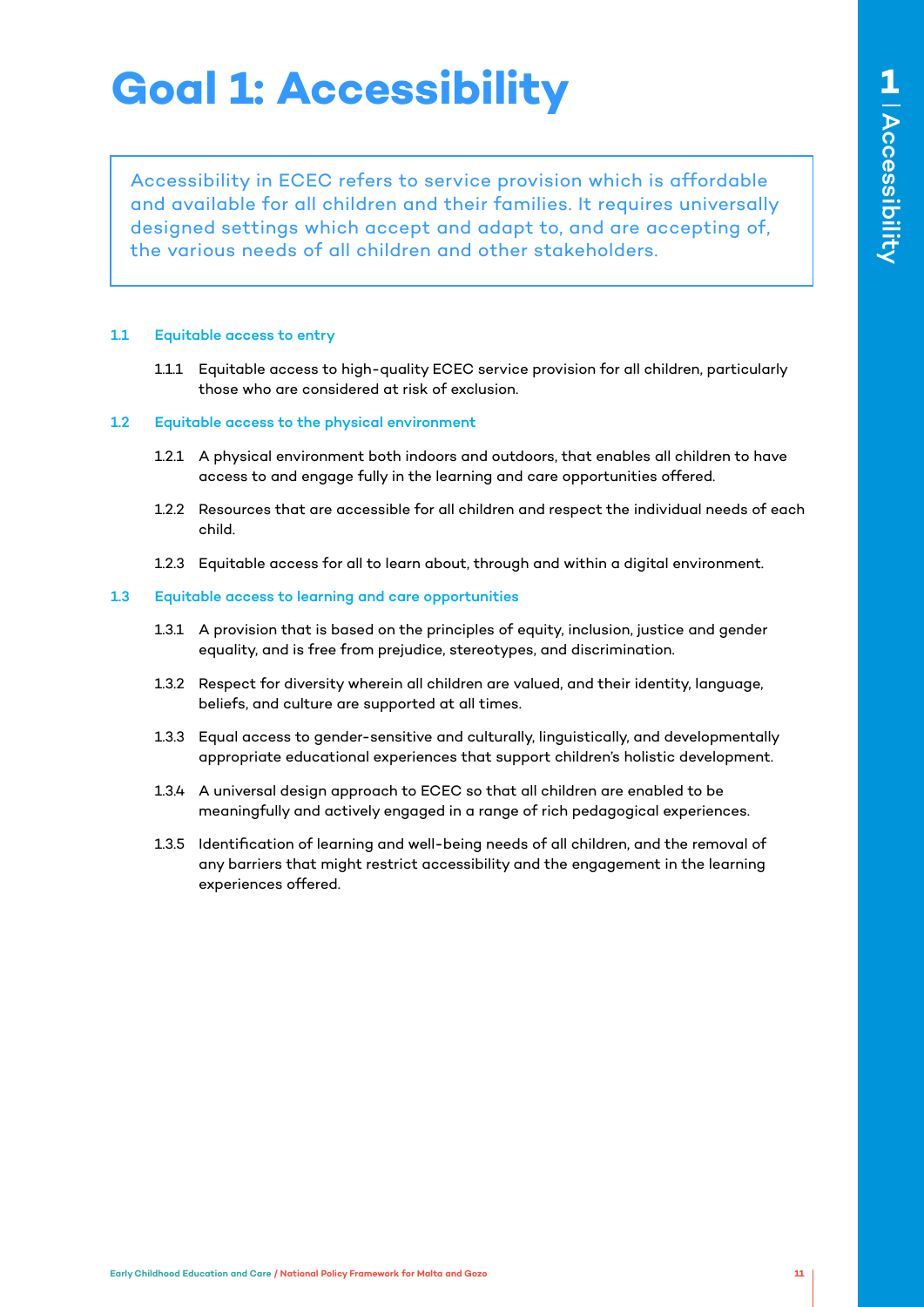### 1.4 Equitable access to all families

- 1.4.1 A provision that values and respects diverse family structures, voices, beliefs, practices, and needs.
- 1.4.2 Support for vulnerable and marginalised families to access high-quality ECEC service provision.
- 1.4.3 Equitable partnership with parents in the full range of experiences offered.
- 1.4.4 Continuous, multi-sectoral collaboration amongst governmental bodies, and with NGOs, local organisations, community, support groups, and all relevant stakeholders so that all families, including those at risk, are provided with the guidance and support they may require.

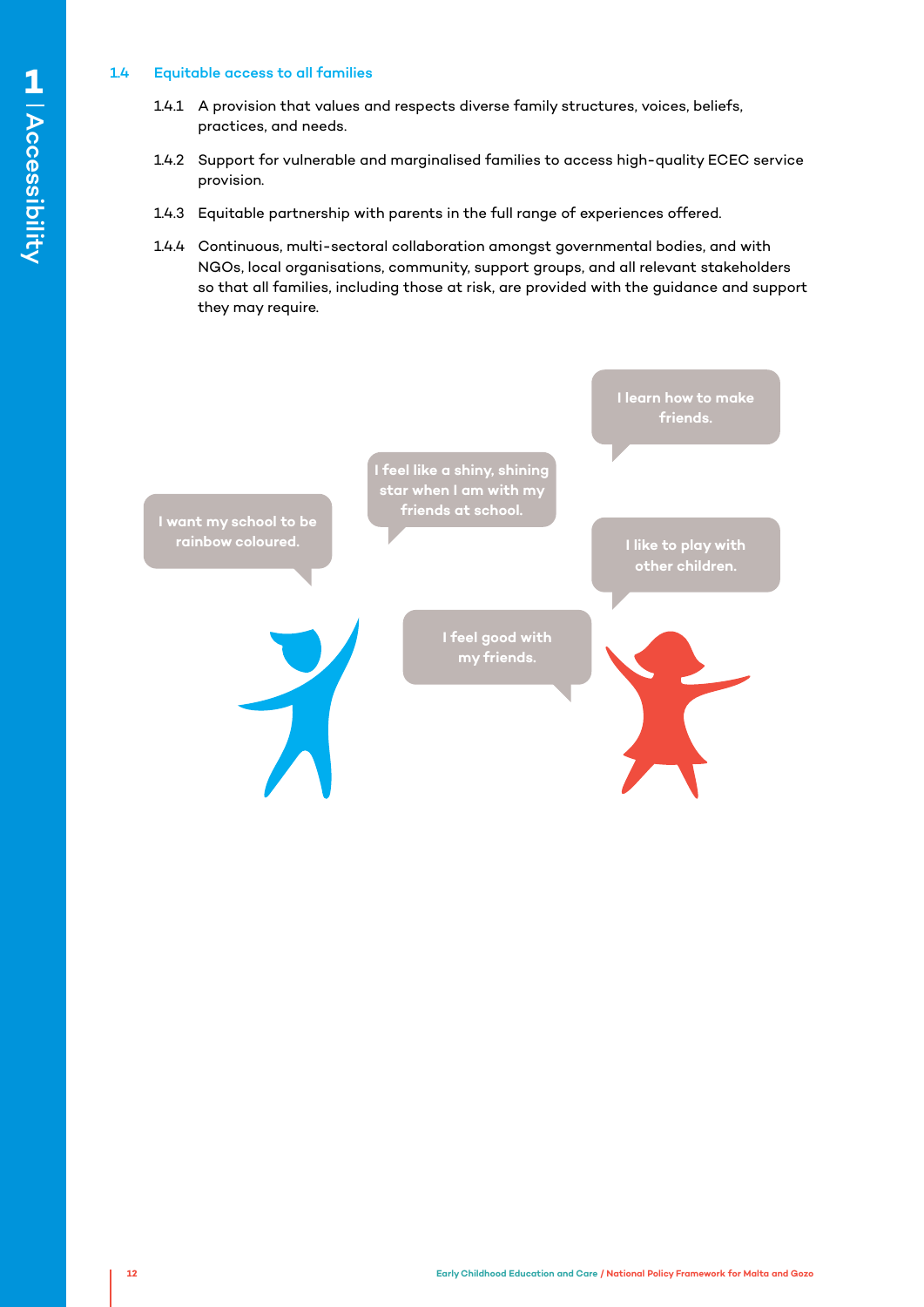## **Goal 2: The Workforce**

The workforce refers to all educators who work directly with children and their families in ECEC, offering a holistic provision that values equally both care and education.

### 2.1 A qualified workforce

- 2.1.1 Sufficient provision of qualified ECEC educators to meet the demand within the sector.
- 2.1.2 Recruitment across all ECEC settings of educators who have achieved the initial minimum qualification requirement relevant to their role in the setting.
- 2.1.3 Agreed upon minimum qualification requirements for the different roles of ECEC educators across the sector.
- 2.1.4 ECEC educators who are proficient in Maltese and English.

### 2.2 A mixed-gender workforce

2.2.1 A balanced male/female presence among ECEC educators so that education and care may benefit from a mixed gender workforce.

### 2.3 Initial training and professional development

- 2.3.1 A systemic qualification framework that helps to create a shared agenda and understanding of quality when developing initial training and continuous professional learning programmes for all educators in the ECEC sector.
- 2.3.2 The provision of professional development opportunities for ECEC educators who work directly with children. These need to be based on the needs of educators as identified by the ECEC leadership.
- 2.3.3 Participation of all ECEC educators in well-planned and accessible mandatory and voluntary continued professional learning opportunities which generate reflective thinking and sustain professional growth.
- 2.3.4 Regular monitoring and mentoring that supports ECEC educators and bridges the gap between theory and practice.
- 2.3.5 Regular and structured fora for ECEC educators to collaborate, discuss and share good practices.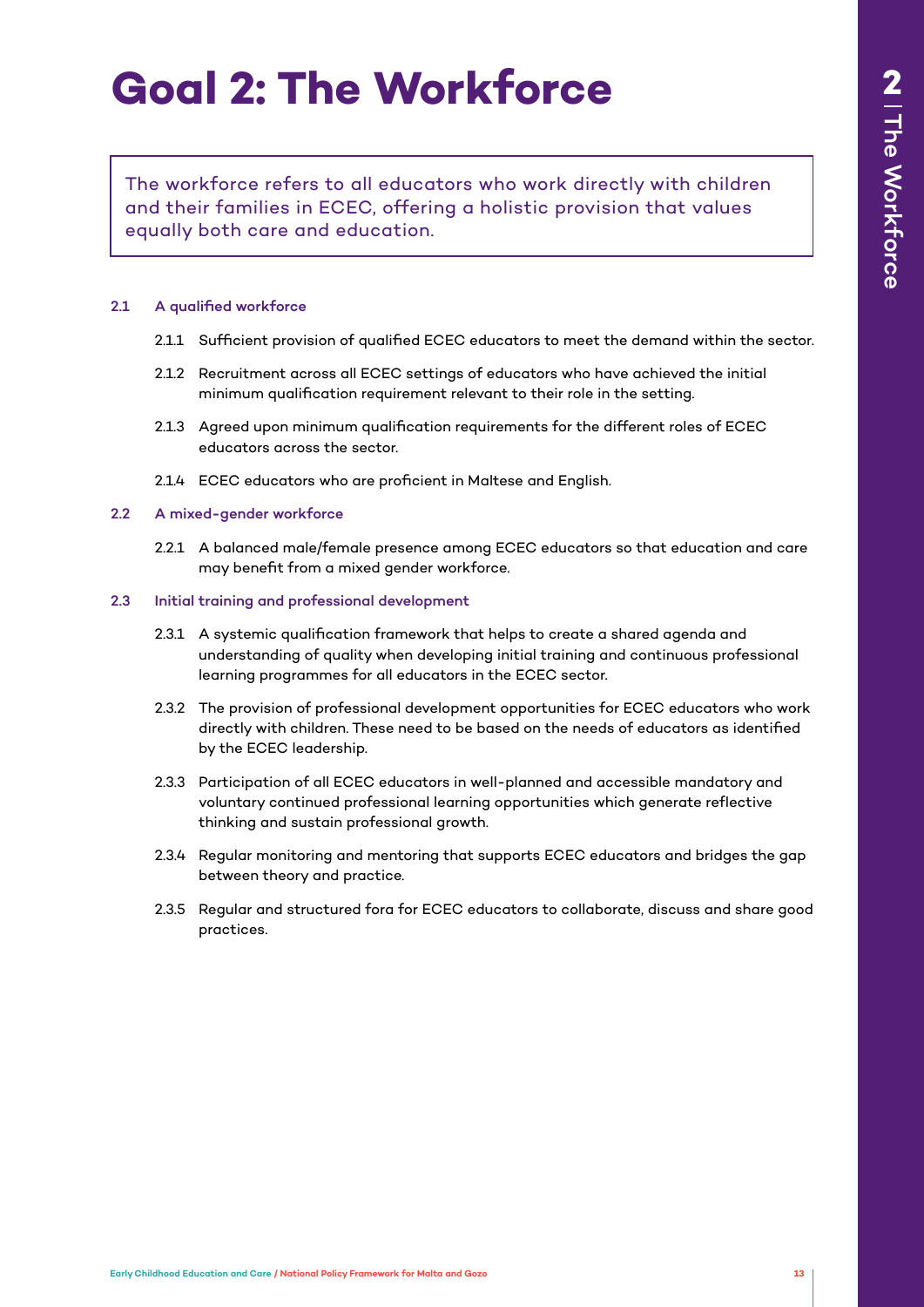### 2.4 Professionalisation of the workforce

- 2.4.1 High regard and esteem towards the ECEC sector to attract suitable persons to get qualified, recruited and retained in this profession.
- 2.4.2 Clear career pathways to qualification with diverse entry points and progression routes for all prospective and already employed ECEC educators working in different roles and settings.
- 2.4.3 Remuneration and working conditions that attract the best talent, acknowledge qualifications, experience, responsibilities, and parity, for all educators working in the different settings within the education sector.

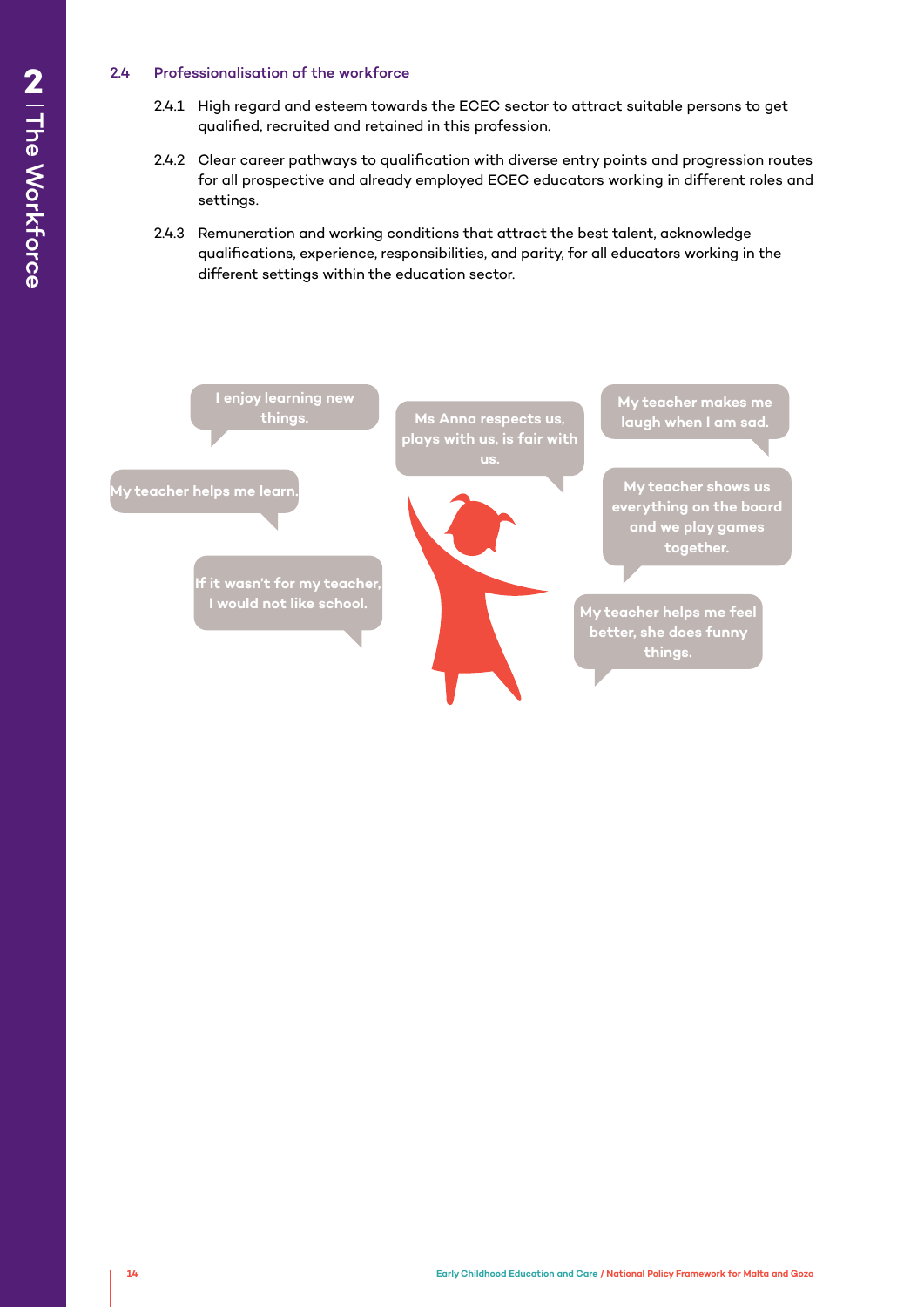## **Goal 3: Curriculum**

An ECEC curriculum, grounded in an integrated national framework, refers to the planned and spontaneous experiences, emerging from children's play and interactions, enabling children to achieve the desired learning outcomes. Well-designed universal learning environments, resources and educators' guidance, observations and authentic assessment are integral to this curriculum.

### 3.1 A curriculum for all children

- 3.1.1 A curriculum that moves away from a one-size-fits all, is co-designed with young children and implemented with the rights, interests, and well-being of every child in mind.
- 3.1.2 A well-balanced curriculum of care and learning which supports children's well-being, promotes their physical, social, emotional, cognitive, moral, spiritual, language, and creative development, and helps them develop their full potential.
- 3.1.3 An integrated ECEC curriculum framework for all children which ensures continuity, smooth transitions, and progression in children's learning and development across the different ECEC settings starting from home to childcare through kindergarten and early primary. This curriculum is underpinned by the core components, values and principles of A National Curriculum Framework for All (MEDE, 2012) with particular focus on the five broad learning outcomes of the Early Years cycle as reflected in the Learning Outcomes Framework.

### 3.2 The learning experiences

- 3.2.1 Children recognised as right-holders, active participants, and capable learners, at the centre of all learning experiences that foster sustainable lifestyles that empower children to participate as global citizens.
- 3.2.2 Children provided with nurturing care and learning experiences through supportive, meaningful, and responsive interactions with their educators.
- 3.2.3 Children given the opportunity to communicate their feelings, views, and thoughts which are recognised and valued by their educators through a pedagogy of listening. In this way, children's voices and choices are prioritised to direct the course of the play and learning experiences and to help them develop their self-concept, self-esteem and self-regulation.
- 3.2.4 Children experiencing learning through a wide range of child-centred inquiry and play-based learning opportunities designed to (a) respond to children's emerging interests, needs, and learning potential, (b) stimulate their sense of awe and wonder, thinking, curiosity, and motivation to learn, and (c) enable their progress in learning and development towards the desired learning outcomes.
- 3.2.5 A language-rich environment in both Maltese and English which reinforces children's self-esteem as bilingual learners and supports all mother tongues other than Maltese and English.
- 3.2.6 Meaningful opportunities for learning about, with and through digital technology to enhance the development of responsible multi-literacy communicative repertoires enabling children's successful participation in a digital society.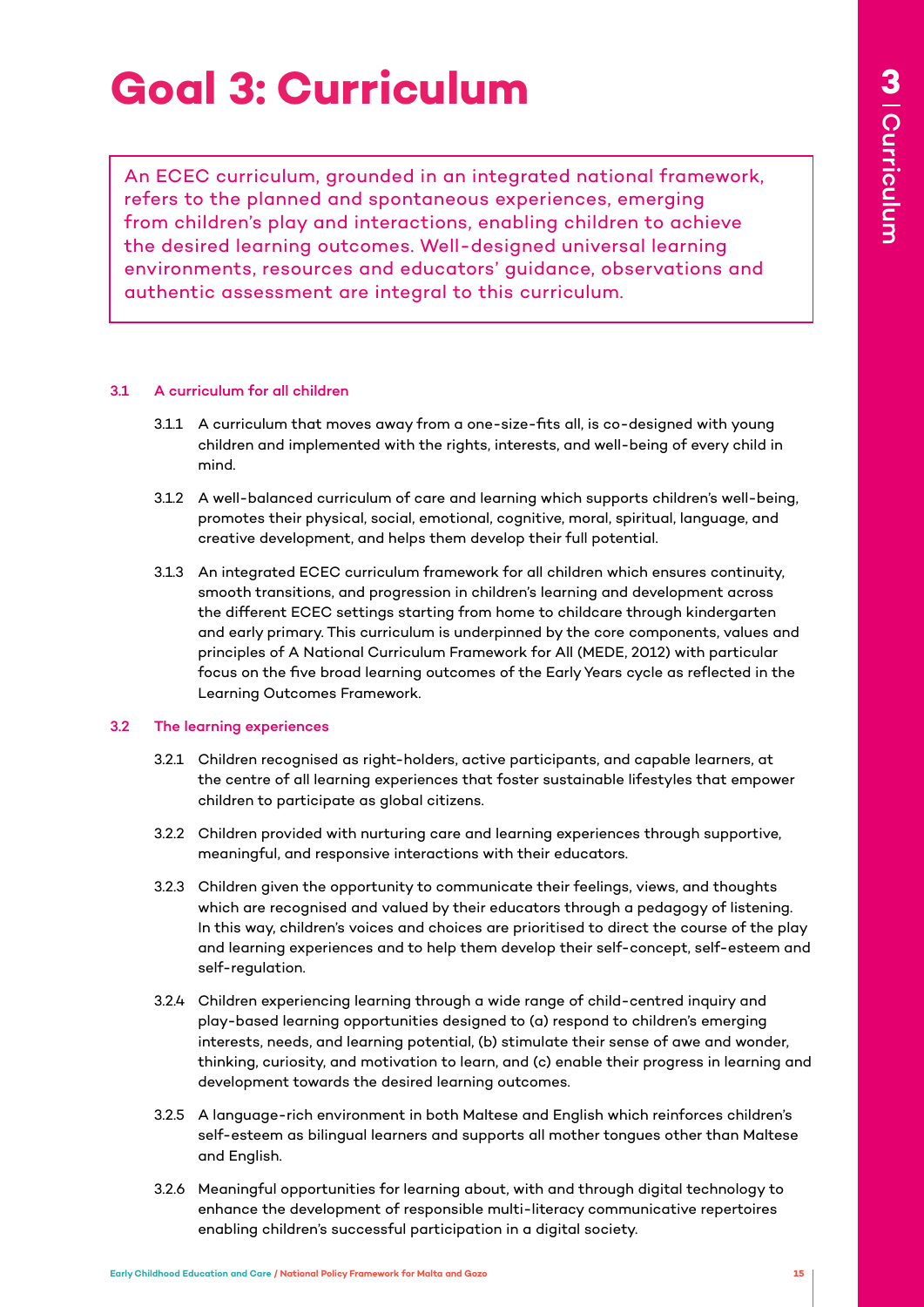3.2.7 Observation, monitoring, evaluation, and documentation of children's learning and holistic development in a way that strengths are enhanced, risk factors are addressed, barriers are eliminated, and additional support and services are provided if needed.

### 3.3 The learning environment

- 3.3.1 A nurturing care and learning environment, both indoor and outdoor, that fosters a sense of belonging and which is well-designed and organized by sensitive adults to promote meaningful learning, creative exploration and computational thinking. A learning environment that is safe and responsive to the uniqueness of all children, and facilitates their social competences.
- 3.3.2 Learning areas, resources, and materials that are continually reviewed to (a) meet the evolving interests and needs of children, (b) provide a broad range of opportunities for independent and group exploration, creativity and discovery, and (c) facilitate meaningful and purposeful learning within and across all developmental domains and areas of learning.
- 3.3.3 A learning environment that promotes children's active participation and engagement through play-based pedagogies and facilitates the holistic development and general well-being of all children.
- 3.3.4 A whole setting approach towards the promotion and implementation of sustainable and green practices.
- 3.3.5 A learning atmosphere which respects children's well-being and, through a coherent approach, promotes children's positive behaviour towards each other and their educators.
- 3.3.6 A learning environment that enables children's engagement with multiple forms of media for communicative purposes. Embracing a balanced and emergent approach to the use of different language systems, symbols, patterns and digital practices.

### 3.4 Collaboration with the family and professionals

- 3.4.1 All families to be valued as the educators' most important partners in children's learning and development and to be supported in fulfilling their role as caregivers and educators.
- 3.4.2 Learning and development progress is periodically shared with parents through consultation, active involvement, and engagement of families in all aspects of their child's learning and care experiences.
- 3.4.3 Collaboration and engagement with professionals from the wider community so that the holistic needs of every child are met.

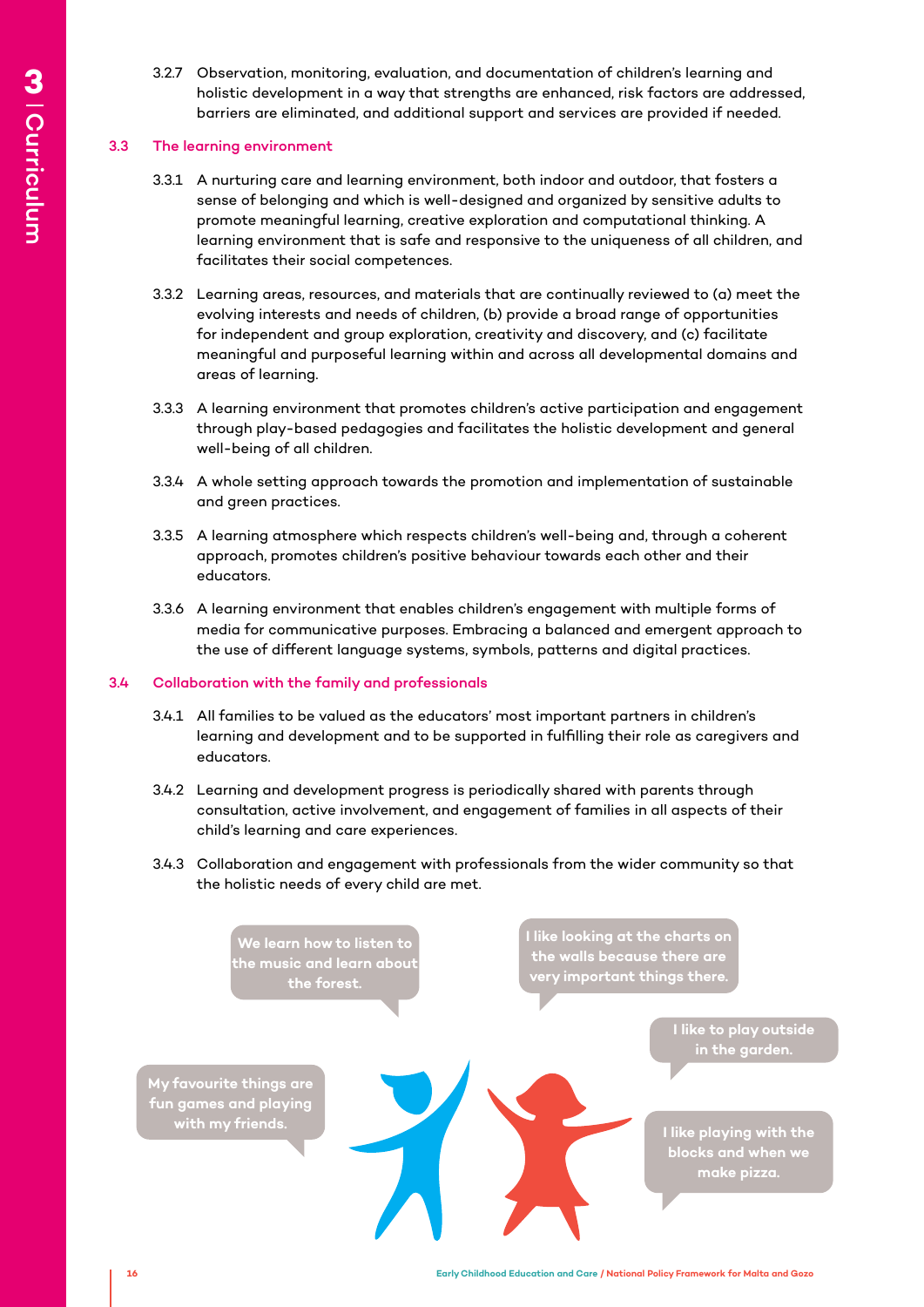## **Goal 4: Monitoring and Evaluation**

Monitoring and evaluation refers to the regular and continuous process of quality assuring the service provision of ECEC settings at all levels and involves the ongoing and systematic collection and analysis of the generated data involving all key stakeholders, thus striving to increase transparency and accountability to the key stakeholders in the best interest of every child.

### 4.1 External monitoring and evaluation of quality at both national and service level

- 4.1.1 The regular monitoring and evaluation of service provision vis-à-vis national standards, including evaluation of records of children's learning and development, with the engagement of all stakeholders throughout the process, to ensure structural, process and outcomes quality in all ECEC settings.
- 4.1.2 The development of evaluation indicators, reflecting updated research evidence of what high-quality ECEC provision consists of and sustaining the national vision for ECEC.
- 4.1.3 The development of a joint monitoring system across ministries/entities to provide a more holistic picture of progress and generate information that enables cross-sectoral decision making.

### 4.2 Internal monitoring and evaluation of quality by ECEC service providers

- 4.2.1 The development of self-evaluation tools for the different ECEC settings to evaluate, reflect upon and improve the structural, process, and outcomes quality of their provision, in relation to the setting's vision and national ECEC policies and standards.
- 4.2.2 ECEC leadership which regularly monitors and evaluates staff quality, identify ways to improve practice, and guides the implementation of new initiatives for improved quality provision.
- 4.2.3 Individual and collective evaluation and analysis of practices within ECEC settings, based on evidence and considering all stakeholders (including children, families and educators), to inform and guide improvement.

### 4.3 Data collection

- 4.3.1 A national information system so that regularly updated quantitative and qualitative data, generated from the external and internal monitoring and evaluation of ECEC service provision is:
	- a. collected and collated systematically and regularly, and used to support the planning, development, implementation, review, monitoring and evaluation of high quality ECEC service provision at all levels in the system,
	- b. used for the efficient deployment of resources at all levels, thus increasing costeffectiveness and improved outcomes for all children,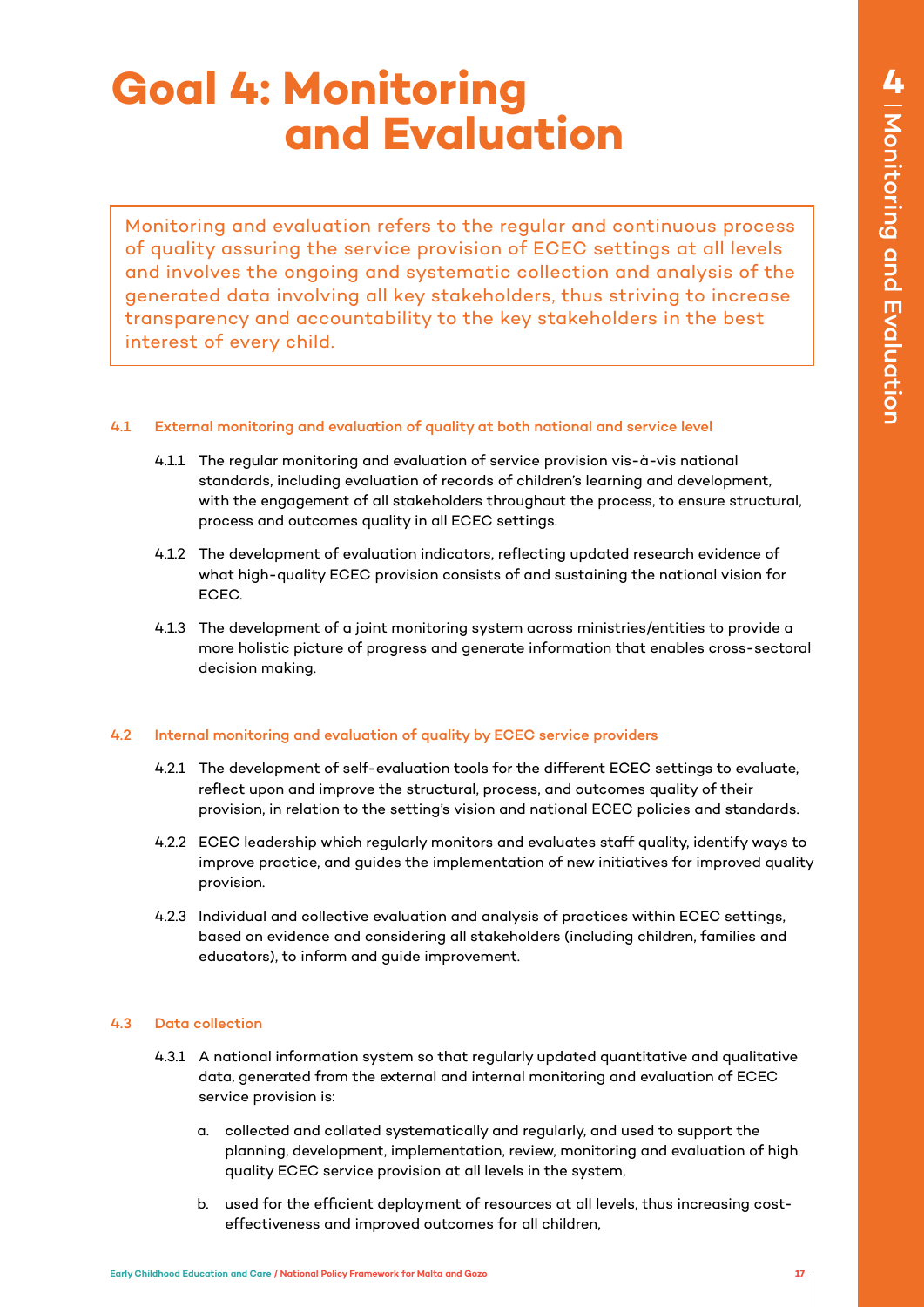- c. used to effectively develop and implement national ECEC policies, programmes, and services, as well as for the development and implementation of family, labour market and education policies,
- d. made available to ensure accountability and transparency for improved quality ECEC provision.

### 4.4 Professional learning and development for external reviewers

- 4.4.1 Ongoing professional learning opportunities for external reviewers to enhance consistency and objectivity when monitoring and evaluating ECEC service provision.
- 4.4.2 Ongoing professional learning opportunities for individuals who are accrediting and monitoring the qualifications of ECEC educators to enhance consistency and objectivity.

### 4.5 Monitoring and evaluation of initial training and education programmes of study for ECEC educators

4.5.1 The regular internal and external monitoring and evaluation of the content and delivery of the initial training and education programmes of study organised by different entities for prospective ECEC educators, to ensure high quality initial professional preparation.

### 4.6 Easily accessible and regularly updated information related to ECEC.

4.6.1 Clear communication channels for parents to voice their concerns and provide feedback.

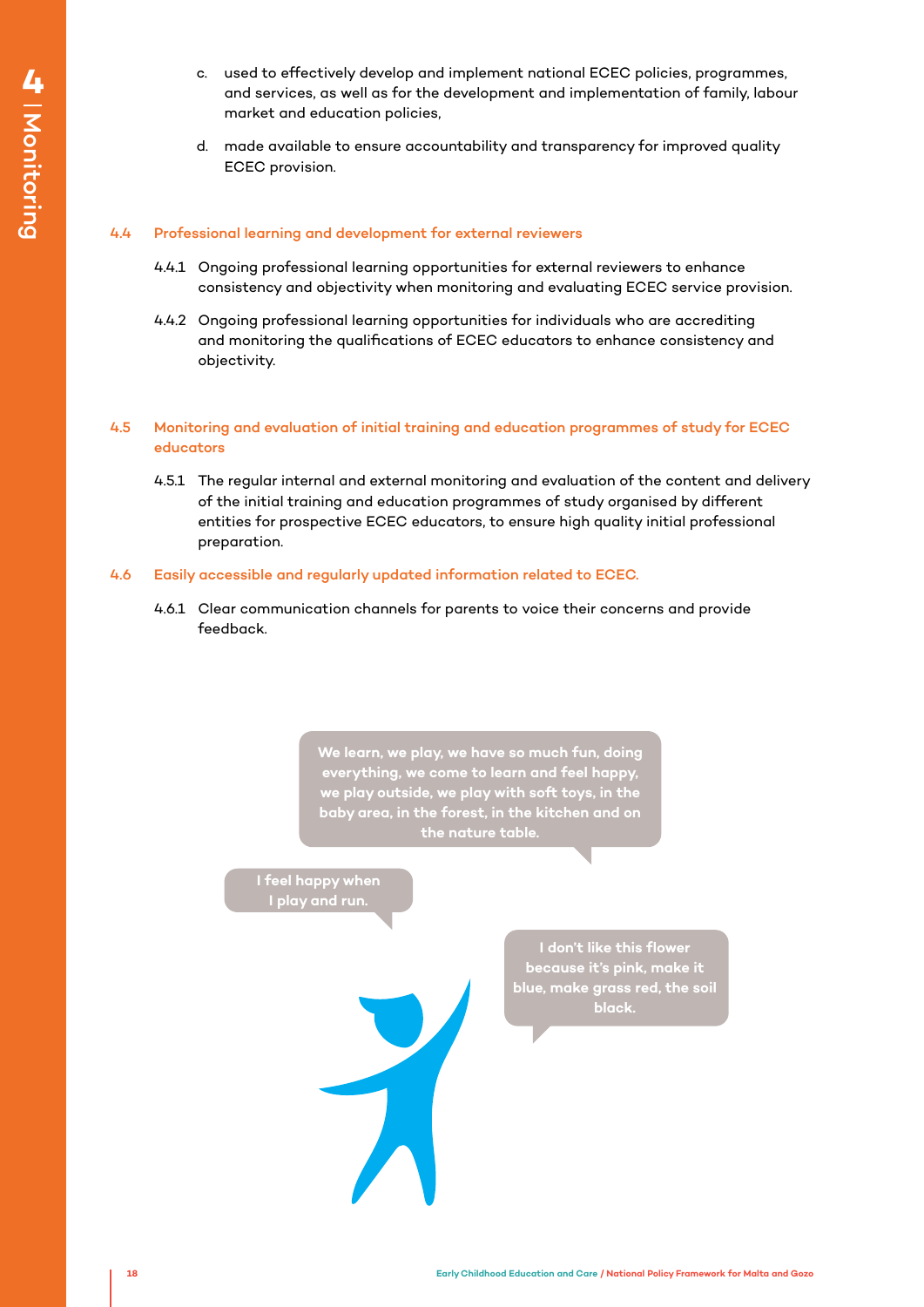## **Goal 5: Governance and Funding**

ECEC governance refers to the country's organisational structure, and its placement of authority and accountability for policy formulation, strategic planning, regulation, resourcing, financing, implementation and evaluation of publicly funded ECEC service provision.

#### 5.1 A common vision and clear expectations

- 5.1.1 A common vision which is built on shared knowledge, practices and values and has clear expectations on the quality of ECEC structure, process and outcomes.
- 5.1.2 Regular and effective communication about the common vision and expectations, permeating at all levels within a competent system, to create a sense of shared purpose in line with the holistic national vision.

#### 5.2 Effective multi-sector coordination and collaboration

- 5.2.1 A competent system requiring an integrated whole-of-government and wholeof-society approach to ECEC services and develops on the competencies and the reciprocal relationships amongst individuals, teams, institutions and the wider socioeconomical-political context.
- 5.2.2 A well-resourced, high-level multi-sector coordination mechanism that coordinates policies, budgets, operational plans, work-force development, training packages and tools in the ECEC sector.

### 5.3 Sustained financial investment

- 5.3.1 Sustained financial investment for the professionalisation of the ECEC workforce that enables:
	- a. the improvement of the quality, affordability, and accessibility of initial training and education programmes of study;
	- b. the improvement of the quality, affordability, and accessibility of professional learning during in-service practice; and
	- c. support of qualified and competent ECEC educators with appropriate financial remuneration that is comparable across settings.
- 5.3.2 Sustained financial investment to support access for disadvantaged groups, particularly children with a disability and those considered to be vulnerable or marginalised.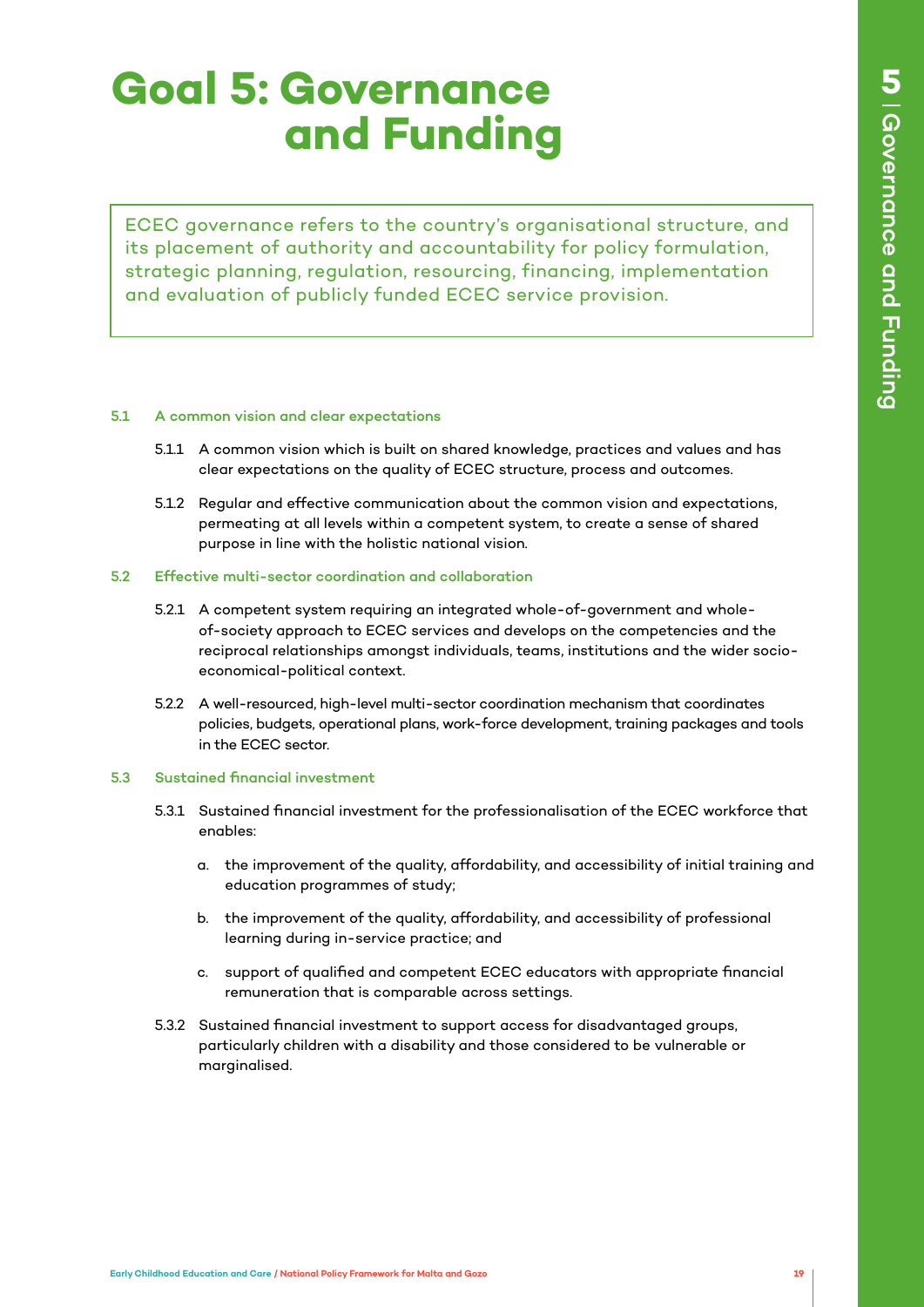- 5.4 A national platform on learning and research<br>
5.4.1 A national platform focused on learning<br>
research priorities, carries out such res<br>
findings and lessons learned.<br>
5.4.2 Regular collaboration with other entitie<br>
res 5.4.1 A national platform focused on learning and research, that identifies local ECEC research priorities, carries out such research, and documents and publishes research findings and lessons learned.
	- 5.4.2 Regular collaboration with other entities and stakeholders conducting professional research.
	- 5.4.3 ECEC educators as primary contributors and instigate research relevant to current practices.

**I like it when my parents come to school because I love them. I feel really excited. Daddy surprised me and came to school even though he had work.**

**I want to have lots of real animals and lizards in our school. I also want dinosaurs painted on the walls.**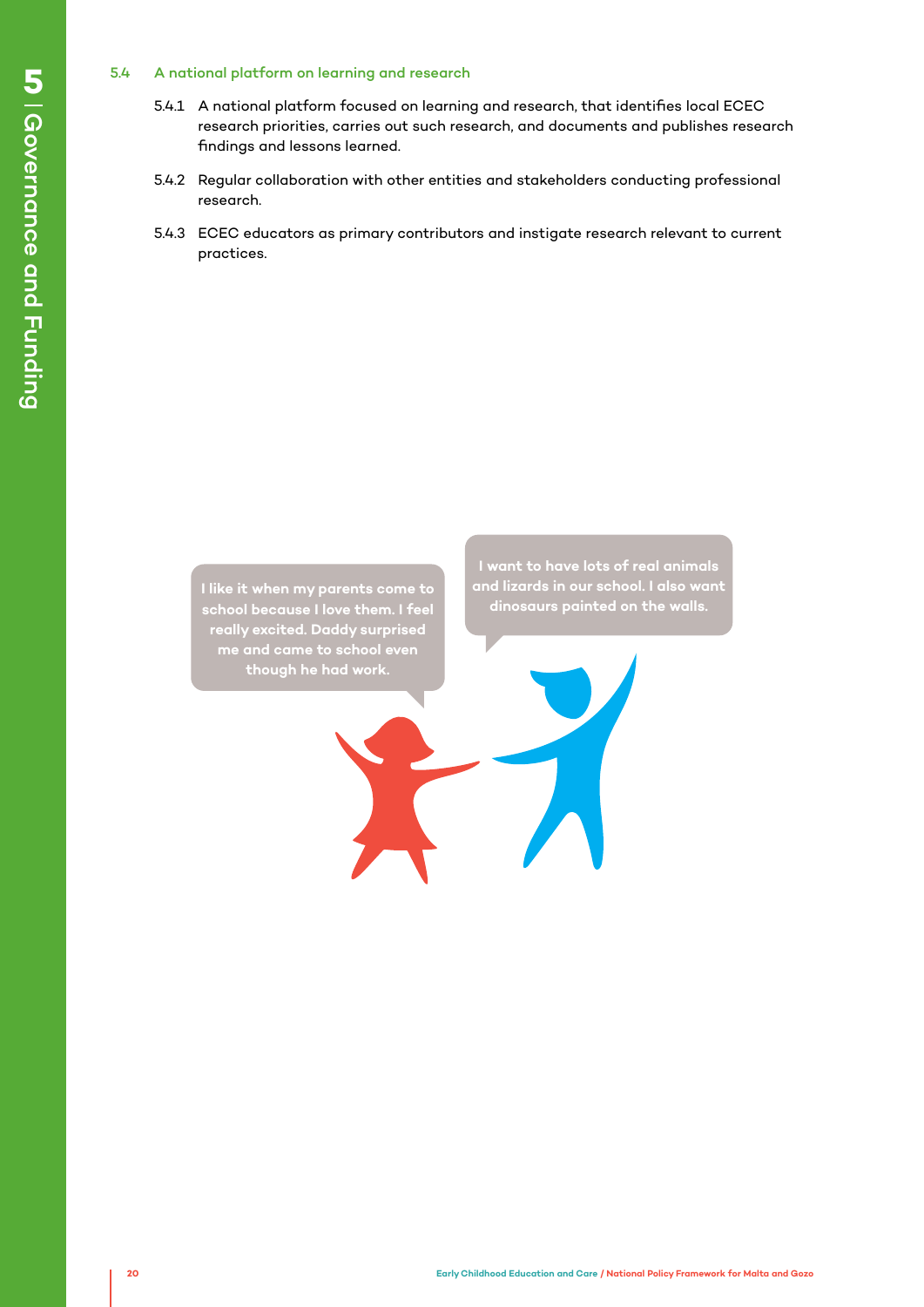### **References**

Bruckauf, Z. & Cook. S. (2017) *Child-centred Approach to Sustainable Development Goals in Highincome Countries: Conceptual Issues and Monitoring Approaches*. Innocenti Working Paper 2017- 06, UNICEF Office of Research – Innocenti, Florence.

Center on the Developing Child at Harvard University (2017). *Three Principles to Improve Outcomes for Children and Families*. http://www.developingchild.harvard.edu

Communication from the Commission (2011) *Early Childhood Education and Care: Providing all our children with the best start for the world of tomorrow* /\* COM/2011/0066 final \*/.

Council of Europe, *European Convention for the Protection of Human Rights and Fundamental Freedoms, as amended by Protocols Nos. 11 and 14*, 4 November 1950, ETS 5

Council of the European Union (2018). Policy Conclusions from the Thematic Review on *Integrated early childhood development policies as a tool for reducing poverty and promoting social inclusion*.

Directorate-General for Education and Culture, European Commission (2014). *Proposal for key principles of a Quality Framework for Early Childhood Education and Care, Report of the Working Group on Early Childhood Education and Care under the auspices of the European Commission*.

Directorate-General for Education, Youth, Sport and Culture (2021). *Toolkit for inclusive early childhood education and care: Providing high quality education and care to all young children*. European Commission, Brussels.

Eurofound (2015) *Early childhood care: Accessibility and quality of services*. Luxembourg: Publications Office of the European Union.

Eurofound (2015) *Working conditions, training of early childhood care workers and quality of services – A systematic review*. Luxembourg: Publications Office of the European Union.

European Agency for Special Needs and Inclusive Education, 2017. *Inclusive Early Childhood Education: Literature Review*. (F. Bellour, P. Bartolo and M. Kyriazopoulou, eds.). Odense, Denmark

European Commission, 2011. Communication from the Commission: *Early Childhood Education and Care: Providing all our children with the best start for the world of tomorrow*.

European Commission/EACEA/Eurydice, 2019. *Key Data on Early Childhood Education and Care in Europe – 2019 Edition*. Eurydice Report. Luxembourg: Publications Office of the European Union.

Fullan, M. (2016) The New Meaning of Educational Change (5th Edition). New York, NY: Teachers College Press.

General Secretariat of the Council (2019) Council Recommendation on High Quality Early Childhood Education and Care Systems adopted by the Council on 22 May 2019. https://eur-lex. europa.eu/legal-content/EN/TXT/PDF/?uri=CONSIL:ST\_9014\_2019\_INIT&from=EN

Heckman,J. (2020) available online at https://heckmanequation.org/resource/the-heckman-curve/.

Ionescu, M., Tankersley, D., Trikic Z., & Vonta T. (2018) *A Systemic Approach to Quality in Early Childhood Services for children from 3 to 10 years of age*. Documentation Study on ISSA's work on Quality Improvement. Leiden: ISSA.

Lake, A and Chan, M (2014) *Putting science into practice for early child development*. UNICEF & WHO: Switzerland

Lekkai, I. (2016) Children's right to participation in early childhood education. *IOSR Journal of Humanities and Social Science* (IOSR-JHSS) Vol. 21 (1) Ver. 1 (Dec. 2016) pp.14-22.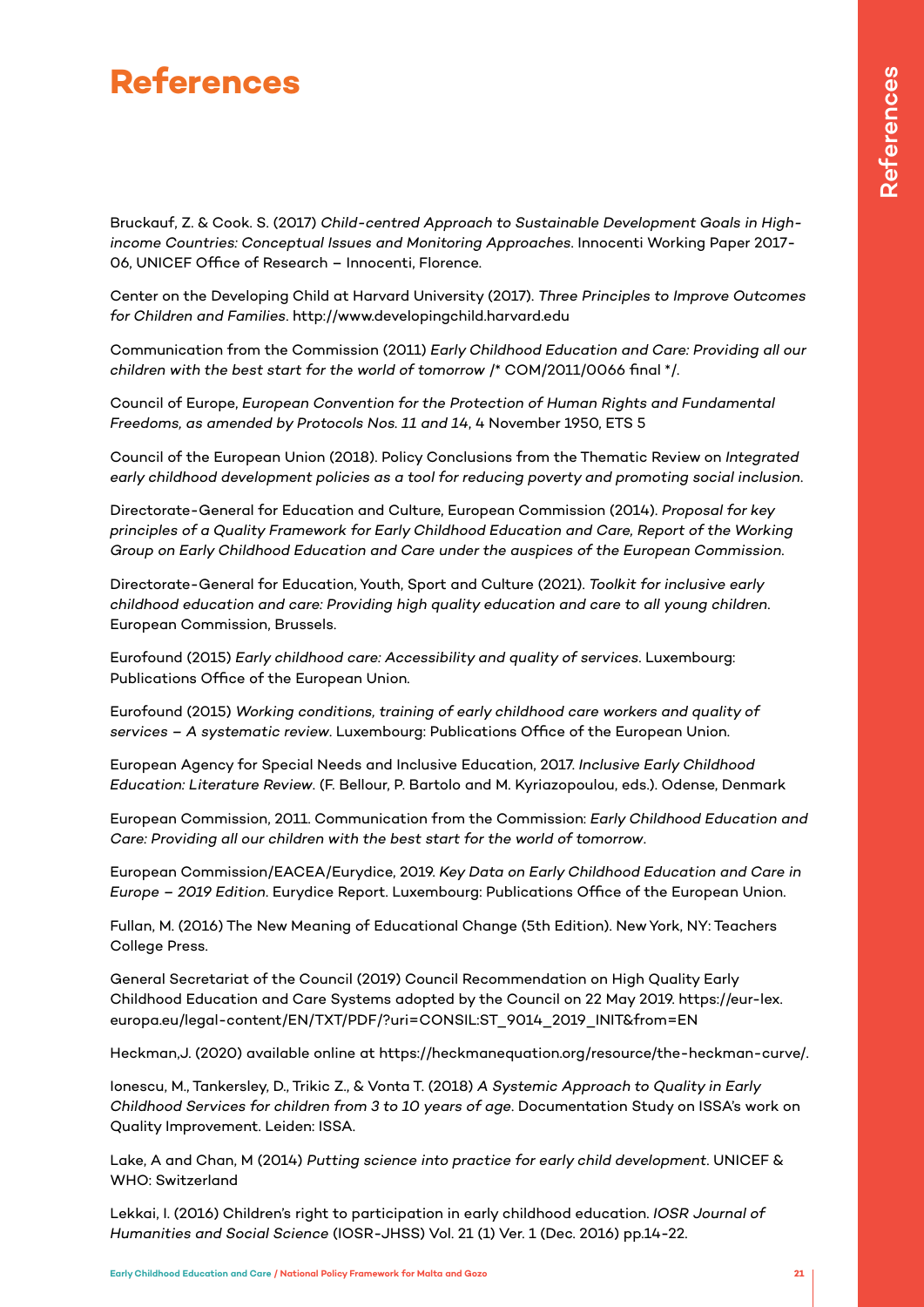Litjens, I. and M. Taguma (2010), *Revised Literature Overview for the 7th Meeting of the Network on Early Childhood Education and Care*, EDU/EDPC/ECEC (2010)3/REV1, Paris: OECD.

Lund, Stig.G., Peeters, J., and Van Laere, K. (2013) Valuing the work: a 0-6 profession and parity with school teachers. *Young children and their services: developing a European approach. A Children in Europe Policy Paper* principle 8.

McDowell, K.; Jack, A. & Compton, M. (2018) Parent Involvement in Pre-Kindergarten and the Effects on Student Achievement, *The Advocate*: Vol. 23: No. 6. https://doi.org/10.4148/2637-4552.1004

Meyer, A., Rose, D.H., & Gordon, D. (2014). *Universal Design for Learning: Theory and Practice*. Wakefield, MA: CAST.

Miller, L., Cameron, C., Dalli C. & Barbour, N. (2018) (eds) *The SAGE Handbook of Early Childhood Policy*. London: SAGE

Ministry for the Family and Social Solidarity (2006). *National Standards for Child Day Care Facilities*.

Ministry for Education and Employment (MEDE) *Early childhood education & care in Malta: The way forward*.

Ministry for Education (2012). *The National Curriculum Framework for All*. Available online: http:// curriculum. gov.mt/en/resources/the-ncf/pages/default.aspx.

Ministry for Education and Employment (MEDE) (2014). *Framework for the Education Strategy for Malta 2014-2024: Sustaining foundations, creating alternatives, increasing employability*.

Ministry for Education and Employment, (2014). *A National Literacy Strategy for all in Malta and Gozo*. Available online: http://education.gov.mt/en/ Documents/Literacy/ENGLISH.pdf

Ministry for Education and Employment (MEDE) (2015). *Educators' Guide for Pedagogy and Assessment - Using a Learning Outcomes Approach: Toolkit for the Early Years Cycle*. Department for Quality and Standards in Education.

Ministry for Education and Employment (MEDE) (2015). *A Language Policy for the Early Years in Malta and Gozo*. Hamrun: National Literacy Agency.

Ministry for Education and Employment, (2017). Learning Outcomes Framework at www. schoolslearningoutcomes.edu.mt/en/dashboard/early-years

Ministry for Education and Employment. (2019). *A policy on inclusive education in schools: a route to quality inclusion*. Floriana.

Ministry for Education and Employment. (2019). *National Inclusive Education Framework*. Floriana

Ministry for Education, Youth and Employment. (2006), *Early Childhood Education and Care – A National Policy*. Floriana (Sollars V Attard M Borg C Craus B)

Ministry for Education and Employment. *Malta National Lifelong Learning Strategy 2020*.

National Academies of Sciences, Engineering, and Medicine (2018). *Transforming the Financing of Early Care and Education. Washington, DC: The National Academies Press*. https://doi.org/10.17226/24984.

OECD (2018) Early Learning Matters. OECD http://www.oecd.org/education/school/Early-Learning-Matters-Project-Brochure.pdf

Paananen, M. (2019) Does equitable access to ECEC matter? Paper presented in Education Council meeting in Brussels, 8thNovember 2019

Peeters, J., Sharmahd, J. and Budginaitė I. (2016) *Professionalisation of Childcare Assistants in Early Childhood Education and Care (ECEC): Pathways towards Qualification*. NESET II report, Luxembourg: Publications Office of the European Union. doi: 10.2766/898530

Pramling Samuelsson, I. & Siraj-Blatchford, J. (2015) Education for Sustainable Development in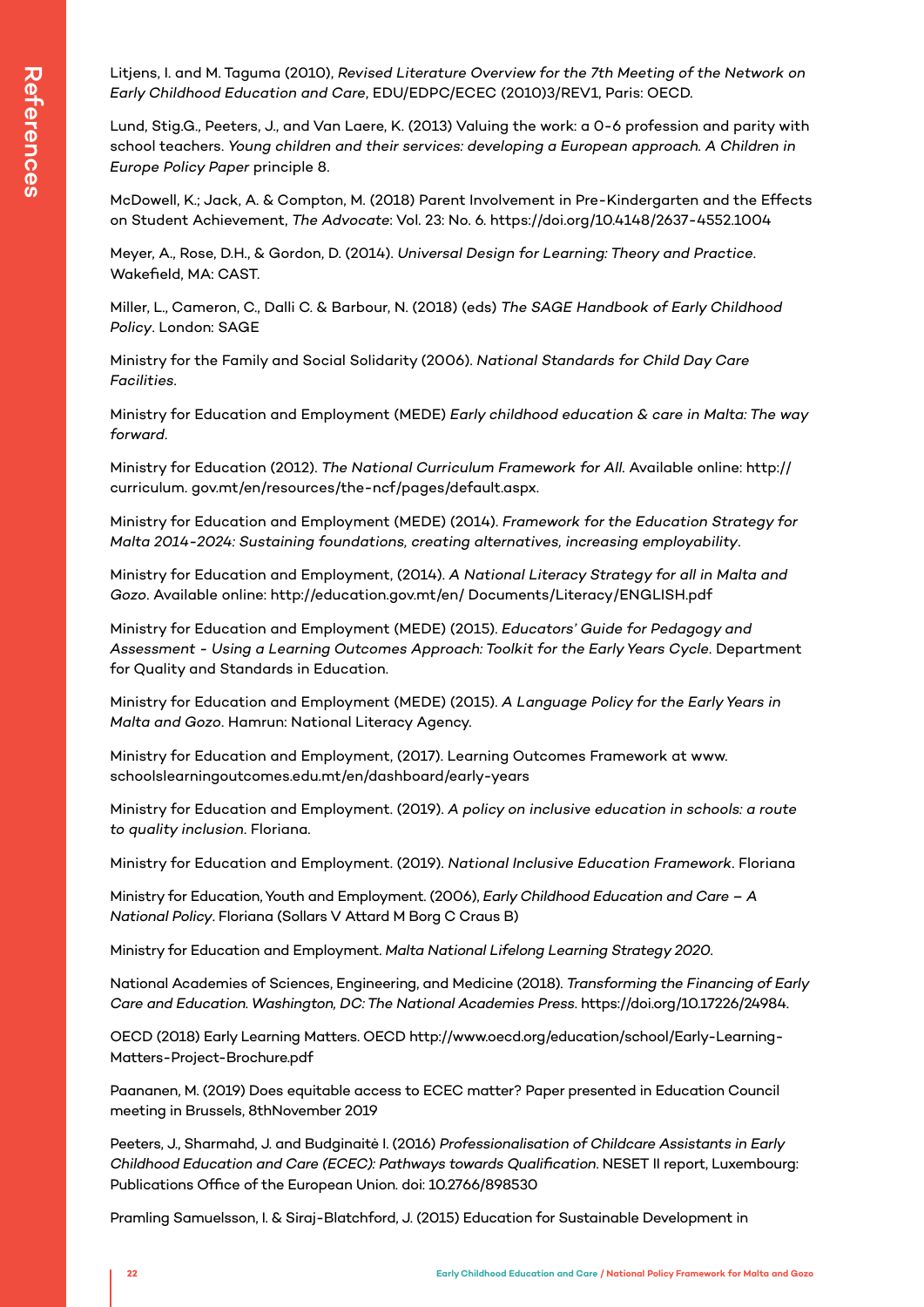Early Childhood Care and Education: A UNESCO Background Paper available online: https://www. researchgate.net/publication/283152509\_Education\_for\_Sustainable\_Development\_in\_Early\_ Childhood\_Care\_and\_Education\_A\_UNESCO\_Background\_Paper

Report of the Working Group on Early Childhood Education and Care under the auspices of the European Commission (2015). ECEC Quality Framework Proposal for key principles of a Quality Framework for Early Childhood Education and Care at file:///C:/Users/Schools\_home/Documents/ POLICY%20ECEC/ecec-quality-framework\_en.pdf

Siraj-Blatchford, J., Smith, K.C. & Pramling Samuelsson, I. (2010) Education for Sustainable Development in the Early Years. Gothenburg: World Organisation for Early Childhood Education (OMEP)

Sollars, V. 2017. "Malta – ECEC Workforce Profile." In *Workforce Profiles in Systems of Early Childhood Education and Care in Europe*, P.Oberhuemer and I. Schreyer (eds). www.seepro.eu/ English/Country\_Reports.htm

Strycharz-Banaś, A., Dalli, C., & Meyerhoff, M. (2020) A trajectory of belonging: negotiating conflict and identity in an early childhood centre, *Early Years*, DOI

Taguma, M, Litens, I & Makowiecki, K. (2013). *Quality Matters in Early Childhood Education and Care*. Sweden: OECD.

UNESCO-International Bureau of Education (2008). *Inclusive Education: The Way of the Future*. Conclusions and Recommendations of the 48th session of the International Conference on Education. Paris: UNESCO.

UN General Assembly, *Convention on the Rights of the Child*, 20 November 1989, United Nations, Treaty Series, vol. 1577, p. 3

United Nations (2015). *Transforming our World: The 2030 Agenda for Sustainable Development*. New York, NY: United Nations.

Ünver, O., Bircan, T. and Nicaise, E. (2018) Perceived accessibility of childcare in Europe: a crosscountry multilevel study. *International Journal of Child Care and Education Policy*, 12:5 https://doi. org/10.1186/s40723-018-0044-3

Urban, M., Vandenbroeck, M., Peeters, J., Lazzari, A. & Van Laere, K. (2011). *Competence requirements in early childhood education and care*. Brussels: European Commission.

Urban, M., Vandenbroeck, M., Peeters, J., Lazzari, A. & Van Laere, K. (2012) *Towards Competent Systems in ECEC. Implications for Policy and Practice*. European Journal of Education Vol. 47 No. 4.

Urban, M., Cardini, A. and Flórez Romero, R. (2018). It takes more than a village. Effective Early Childhood Development, Education and Care services require competent system. *The Future of Work and Education for the Digital Age*. T20 Argentina, 2018.

Urban, M., Cardini, A., Guevara, J., Okengo, L. and Flórez Romero, R. (2019) Early Childhood Development Education and Care: The Future is What We Build Today. in *Realizing Education for All in the Digital Age*, G20, 2019 Japan. Japan, Asian Development Bank Institute

Vandenbroeck, M., Lenaerts, K., Beblavý, M. (2018) *Benefits of Early Childhood Education and Care and the conditions for obtaining them*. EENEE Analytical Report No.32. Luxembourg: Publications office of the European Union. https://op.europa.eu/en/publication-detail/-/publication/14194adcfc04-11e7-b8f5-01aa75ed71a1/language-en

World Health Organisation (2018). *Nurturing Care for Early Childhood Development: A Framework for Helping Children Survive and Thrive to Transform Health and Human Potential. World Health Organisation*